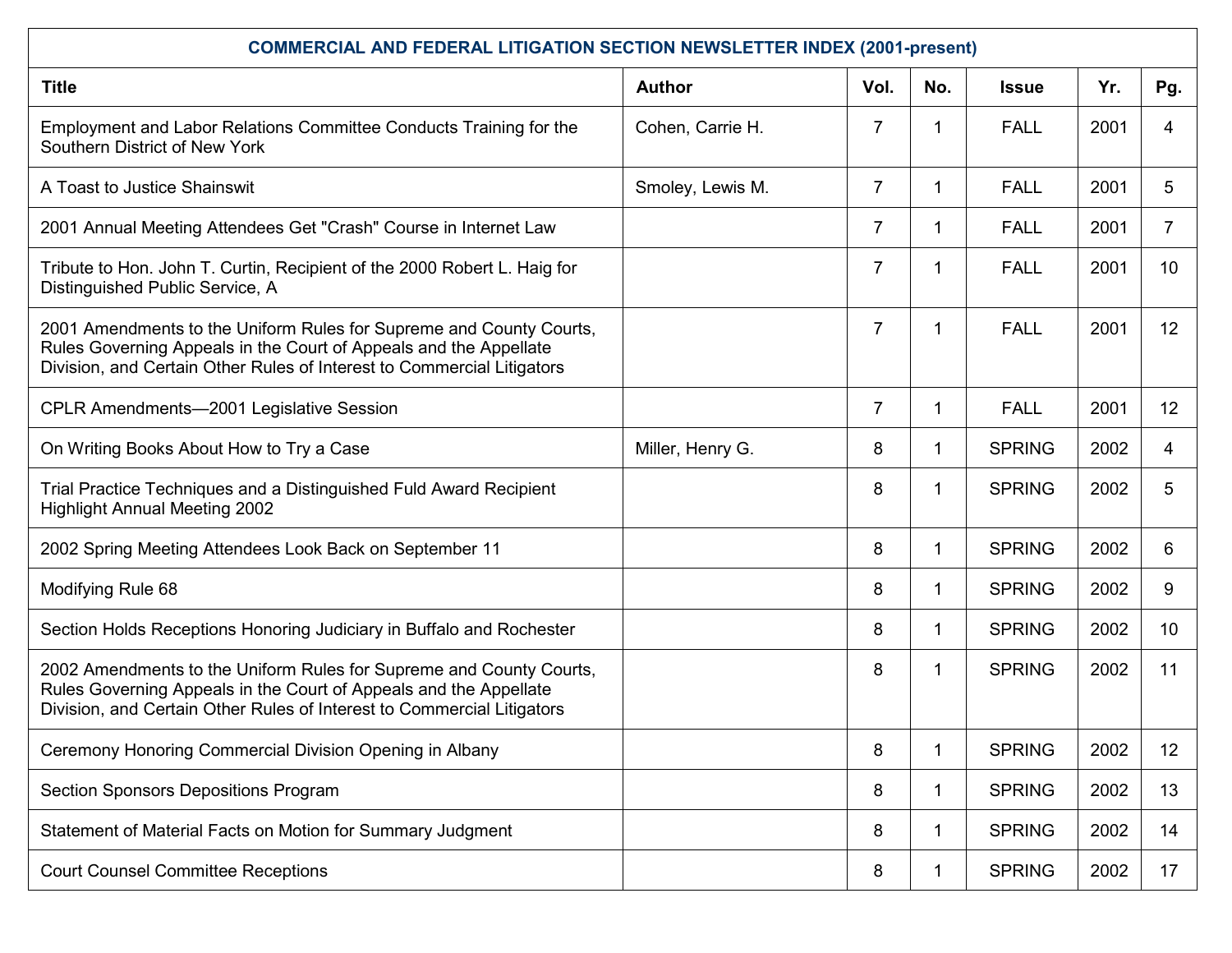| Business Records Bill Proposed by Section Becomes Law                                                                                                                                                              |                                          | 8 | $\mathbf{2}$   | <b>FALL</b>     | 2002 | 3               |
|--------------------------------------------------------------------------------------------------------------------------------------------------------------------------------------------------------------------|------------------------------------------|---|----------------|-----------------|------|-----------------|
| Commercial and Federal Litigation Section Annual Meeting                                                                                                                                                           |                                          | 8 | 2              | <b>FALL</b>     | 2002 | 3               |
| Section Hosts Reception for Suffolk County Commercial Division                                                                                                                                                     |                                          | 8 | 2              | <b>FALL</b>     | 2002 | 6               |
| Lesley Friedman Appointed to New York State Bar Journal Board of<br><b>Editors</b>                                                                                                                                 |                                          | 8 | $\overline{2}$ | <b>FALL</b>     | 2002 | 8               |
| Developments in Product Liability and Tort Law                                                                                                                                                                     | Conroy, Jayne                            | 8 | 2              | <b>FALL</b>     | 2002 | 9               |
| The Opening Statement: Some Basic Practice Pointers                                                                                                                                                                | Wachtler, Lauren J.                      | 8 | $\overline{2}$ | <b>FALL</b>     | 2002 | 11              |
| CPLR Amendments-2002 Legislative Session                                                                                                                                                                           |                                          | 8 | $\overline{2}$ | <b>FALL</b>     | 2002 | 16              |
| Section's 2003 Spring Meeting: A Great Success                                                                                                                                                                     |                                          | 9 | 1              | <b>SPRING</b>   | 2003 | 3               |
| <b>Welcome to Our Section Officers</b>                                                                                                                                                                             |                                          | 9 | $\mathbf 1$    | <b>SPRING</b>   | 2003 | 6               |
| CPLR Amendments-2002 Legislative Session (Through Chapter 693)                                                                                                                                                     |                                          | 9 | 1              | <b>SPRING</b>   | 2003 | 8               |
| Selecting and Working With a Forensic CPA                                                                                                                                                                          | Ferraro, Stephen L.;<br>Sonnen, Marie D. | 9 | 1              | <b>SPRING</b>   | 2003 | 12              |
| Justice in Bhutan                                                                                                                                                                                                  | Cohen, Carrie H.                         | 9 | 1              | <b>SPRING</b>   | 2003 | 14              |
| Recent Developments in Internet and Litigation Law                                                                                                                                                                 | Akalu, Rajen                             | 9 | 1              | <b>SPRING</b>   | 2003 | 15              |
| Report on the June 21, 2003 House of Delegates Meeting                                                                                                                                                             |                                          | 9 | $\overline{2}$ | <b>SUM/FALL</b> | 2003 | 3               |
| Continued Support for Arbitration by the U.S. Supreme Court                                                                                                                                                        | Neeseman, Carroll E.                     | 9 | $\overline{2}$ | <b>SUM/FALL</b> | 2003 | 5               |
| CPLR Amendments-2002 Legislative Session (Chapters 4-264)                                                                                                                                                          |                                          | 9 | $\overline{2}$ | <b>SUM/FALL</b> | 2003 | $\overline{7}$  |
| 2003 Amendments to the Uniform Rules for Supreme and County Courts,<br>Rules Governing Appeals in the Court of Appeals and the Appellate<br>Division, and Certain Other Rules of Interest to Commercial Litigators |                                          | 9 | $\overline{2}$ | <b>SUM/FALL</b> | 2003 | 10              |
| CPLR Amendments-2003 Legislative Session (Chapters 4-264)                                                                                                                                                          |                                          | 9 | $\overline{2}$ | <b>SUM/FALL</b> | 2003 | 10 <sup>°</sup> |
| <b>Commercial and Federal Litigation Section History</b>                                                                                                                                                           |                                          | 9 | $\overline{2}$ | <b>SUM/FALL</b> | 2003 | 11              |
| Bearing the Costs of Electronic Discovery                                                                                                                                                                          | Brown, Peter                             | 9 | 3              | <b>WINTER</b>   | 2003 | 3               |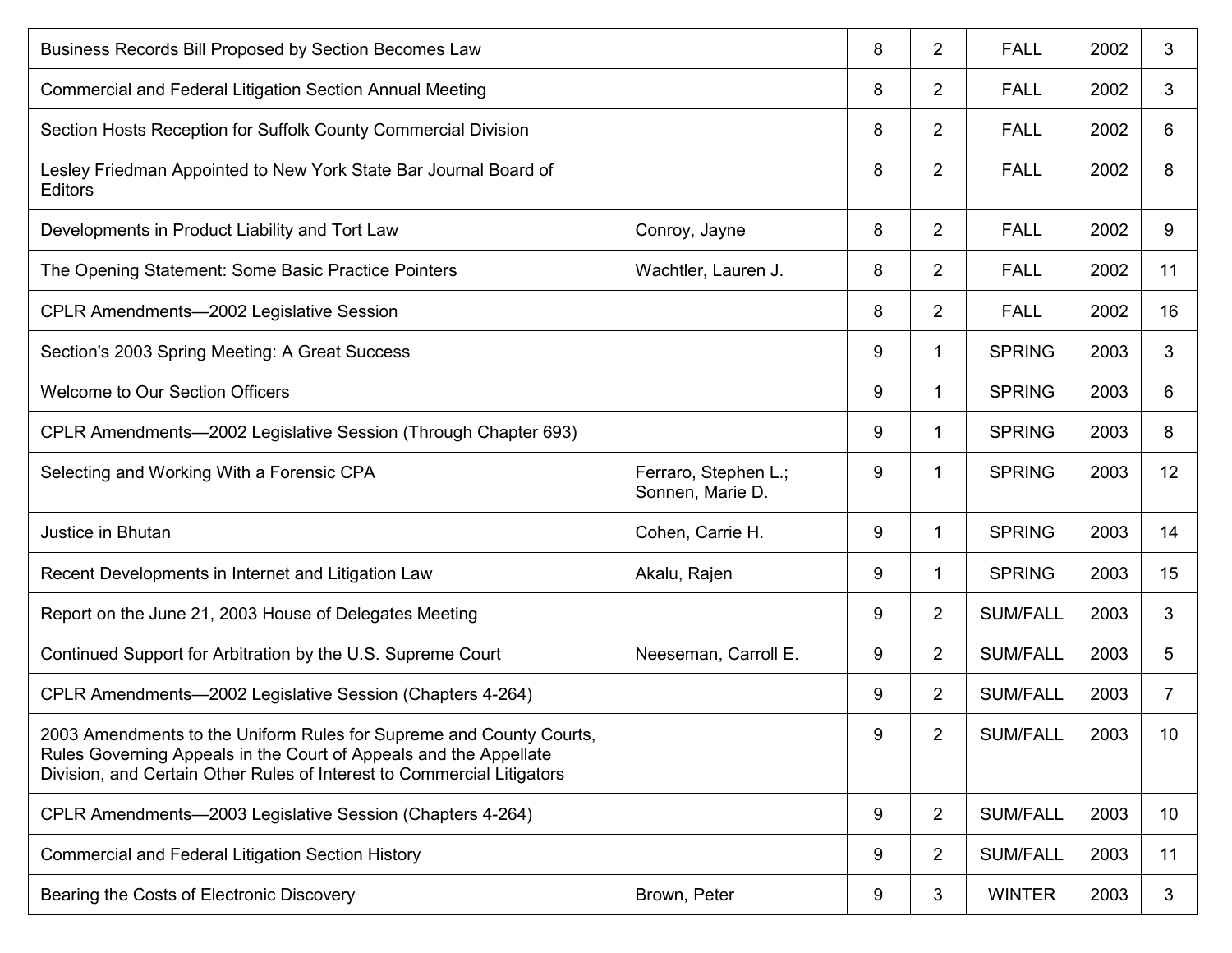| CPLR Amendments-2003 Legislative Session (Chapters 4-264)                                                                                                                                                     |                                  | 9               | 3              | <b>WINTER</b>   | 2003 |    |
|---------------------------------------------------------------------------------------------------------------------------------------------------------------------------------------------------------------|----------------------------------|-----------------|----------------|-----------------|------|----|
| 2003 Amendments to the Uniform Rules for Supreme and County Courts,<br>Rules Governing Appeals in the Court of Appeals and the Appellate<br>Division, and Certain Other Rules of Interest to Civil Litigators |                                  | 9               | 3              | <b>WINTER</b>   | 2003 | 8  |
| New York Southern District Forges Ahead in Deciding When to Shift<br><b>Financial Burden of Forensic Discovery</b>                                                                                            | Mazzagetti, Beth                 | 9               | 3              | <b>WINTER</b>   | 2003 | 9  |
| <b>Public Access to Court Records</b>                                                                                                                                                                         |                                  | 10              | 1              | <b>SPRING</b>   | 2004 | 3  |
| Strategies for Unmasking the "Anonymous" Internet User                                                                                                                                                        | Akalu, Rajen; Pizzi, Peter<br>J. | 10              | 1              | <b>SPRING</b>   | 2004 | 6  |
| 2004 Amendments to the Uniform Rules for Supreme and County Courts,<br>Rules Governing Appeals in the Court of Appeals and the Appellate<br>Division, and Certain Other Rules of Interest to Civil Litigators |                                  | 10              | 1              | <b>SPRING</b>   | 2004 | 9  |
| Telephone Depositions in New York State Court                                                                                                                                                                 | Wachtler, Lauren J.              | 10              | $\overline{2}$ | <b>SUM/FALL</b> | 2004 | 9  |
| Meet the Section's Officers                                                                                                                                                                                   |                                  | 10              | $\overline{2}$ | <b>SUM/FALL</b> | 2004 | 11 |
| CPLR Amendments-2004 Legislative Session (Chapters 1-209)                                                                                                                                                     |                                  |                 |                |                 |      |    |
| 2004 Amendments to the Uniform Rules for Supreme and County Courts,<br>Rules Governing Appeals in the Court of Appeals and the Appellate<br>Division, and Certain Other Rules of Interest to Civil Litigators |                                  | 10              | $\overline{2}$ | <b>SUM/FALL</b> | 2004 | 11 |
| <b>Commercial Division Summary Judgment Rule Amended</b>                                                                                                                                                      |                                  | 10 <sup>°</sup> | $\overline{2}$ | <b>SUM/FALL</b> | 2004 | 12 |
| Section Presents Award to Robert C. Meade, Jr.                                                                                                                                                                |                                  | 10              | $\overline{2}$ | <b>SUM/FALL</b> | 2004 | 12 |
| Notes of the Section's Executive Committee Meetings                                                                                                                                                           |                                  | 10              | $\overline{2}$ | <b>SUM/FALL</b> | 2004 | 13 |
| Commercial and Federal Litigation Section Participates in 2004 New York<br><b>Mediation Settlement Day Events</b>                                                                                             | Raisfeld, Ruth D.                | 10              | 3              | <b>WINTER</b>   | 2004 | 5  |
| Conference in Cairo                                                                                                                                                                                           | Futterman, Stanley M.            | 10              | 3              | <b>WINTER</b>   | 2004 | 6  |
| Hot Topics in Evidence and Discovery: A Must-Attend Annual Meeting<br>Program                                                                                                                                 |                                  | 10              | 3              | <b>WINTER</b>   | 2004 | 7  |
| 2004 Annual Seminar for the Commercial Division Justices                                                                                                                                                      | Davis, Tracee                    | 10              | 3              | <b>WINTER</b>   | 2004 | 8  |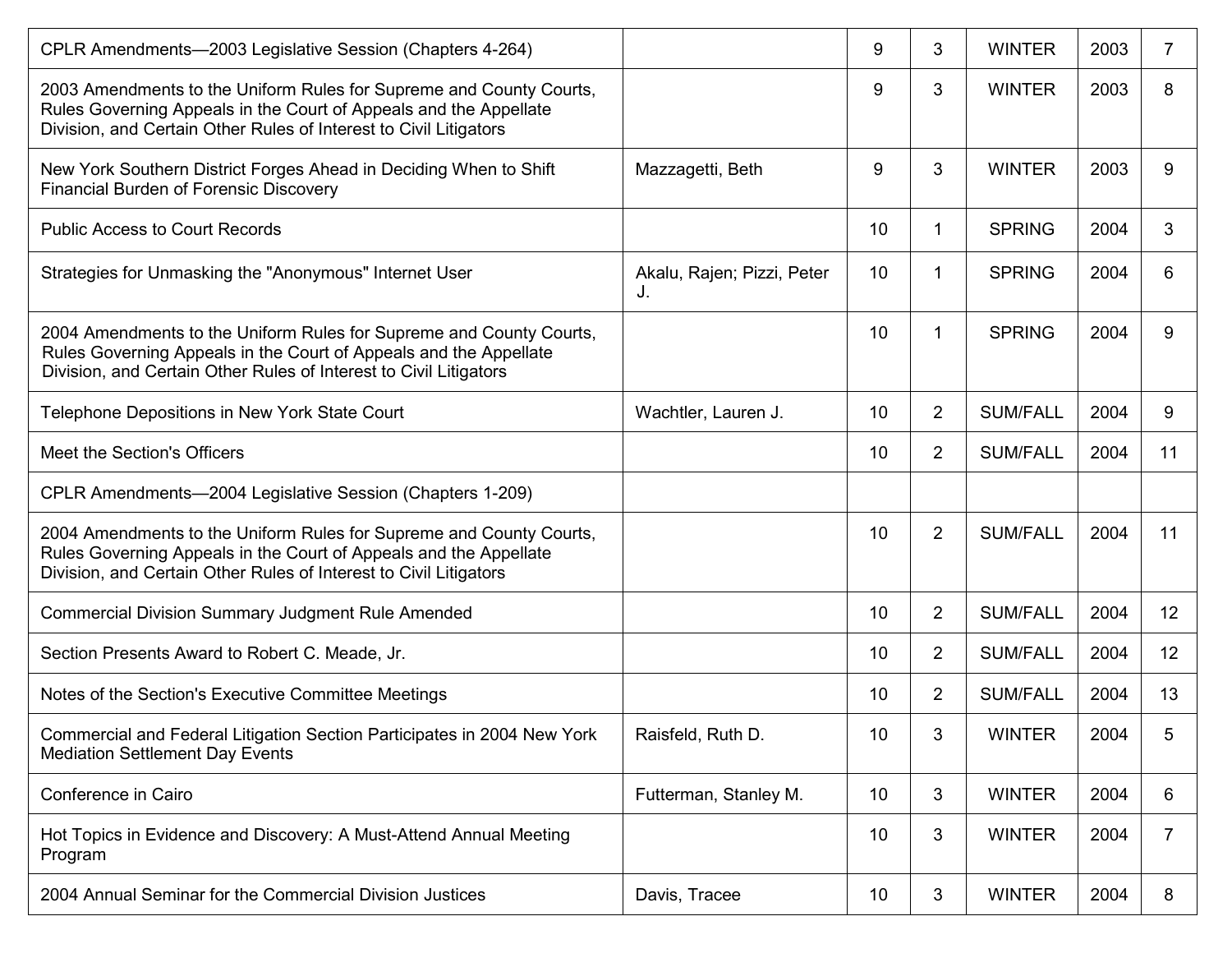| Section to Present Fuld Award to Spitzer                                                                                                                                                                      |                                    | 10 | 3              | <b>WINTER</b> | 2004 | 8              |
|---------------------------------------------------------------------------------------------------------------------------------------------------------------------------------------------------------------|------------------------------------|----|----------------|---------------|------|----------------|
| E-Filing When There Are Many Exhibits and Cumbersome Motion Papers                                                                                                                                            | White, Edward; Palumbo,<br>Anthony | 10 | 3              | <b>WINTER</b> | 2004 | 9              |
| Another View on E-Filing                                                                                                                                                                                      | Futterman, Stanley M.              | 10 | 3              | <b>WINTER</b> | 2004 | 10             |
| CPLR Amendments-2004 Legislative Session (Chapters 1-713)                                                                                                                                                     |                                    | 10 | 3              | <b>WINTER</b> | 2004 | 11             |
| 2004 Amendments to the Uniform Rules for Supreme and County Courts,<br>Rules Governing Appeals in the Court of Appeals and the Appellate<br>Division, and Certain Other Rules of Interest to Civil Litigators |                                    | 10 | 3              | <b>WINTER</b> | 2004 | 12             |
| Notes of the Section's Executive Committee Meetings                                                                                                                                                           |                                    | 10 | 3              | <b>WINTER</b> | 2004 | 13             |
| Section Spring Meeting Will Examine the Jury in Commercial Cases                                                                                                                                              |                                    | 10 | 3              | <b>WINTER</b> | 2004 | 13             |
| Annual Meeting Program Delves into Discovery, Evidence, and Civility in<br><b>Commercial Litigation</b>                                                                                                       |                                    | 11 | $\mathbf 1$    | <b>SPRING</b> | 2005 | 4              |
| Section Vice-Chair Rosenthal Named VP, General Counsel of Lincoln<br>Center                                                                                                                                   |                                    | 11 | 1              | <b>SPRING</b> | 2005 | $\overline{7}$ |
| Section Spring Meeting Will Examine the Jury in Commercial Cases                                                                                                                                              |                                    | 11 | $\mathbf 1$    | <b>SPRING</b> | 2005 | 10             |
| CPLR Amendments-2004 Legislative Session (Chapters 1-755)                                                                                                                                                     |                                    | 11 | $\mathbf 1$    | <b>SPRING</b> | 2005 | 11             |
| 2005 Amendments to the Uniform Rules for Supreme and County Courts,<br>Rules Governing Appeals in the Court of Appeals and the Appellate<br>Division, and Certain Other Rules of Interest to Civil Litigators |                                    | 11 | 1              | <b>SPRING</b> | 2005 | 12             |
| State Court of Appeals Adopts New Rules Governing Appeals in That<br>Court                                                                                                                                    |                                    | 11 | 1              | <b>SPRING</b> | 2005 | 12             |
| A Recap of CFL's Busy and Productive Year                                                                                                                                                                     | Wachtler, Lauren J.                | 11 | $\overline{2}$ | <b>SUMMER</b> | 2005 | 3              |
| Spring Meeting Focuses on the Jury in Commercial Cases                                                                                                                                                        |                                    | 11 | $\overline{2}$ | <b>SUMMER</b> | 2005 | 4              |
| Women on the Move                                                                                                                                                                                             | Wachtler, Lauren J.                | 11 | $\overline{2}$ | <b>SUMMER</b> | 2005 | $\overline{7}$ |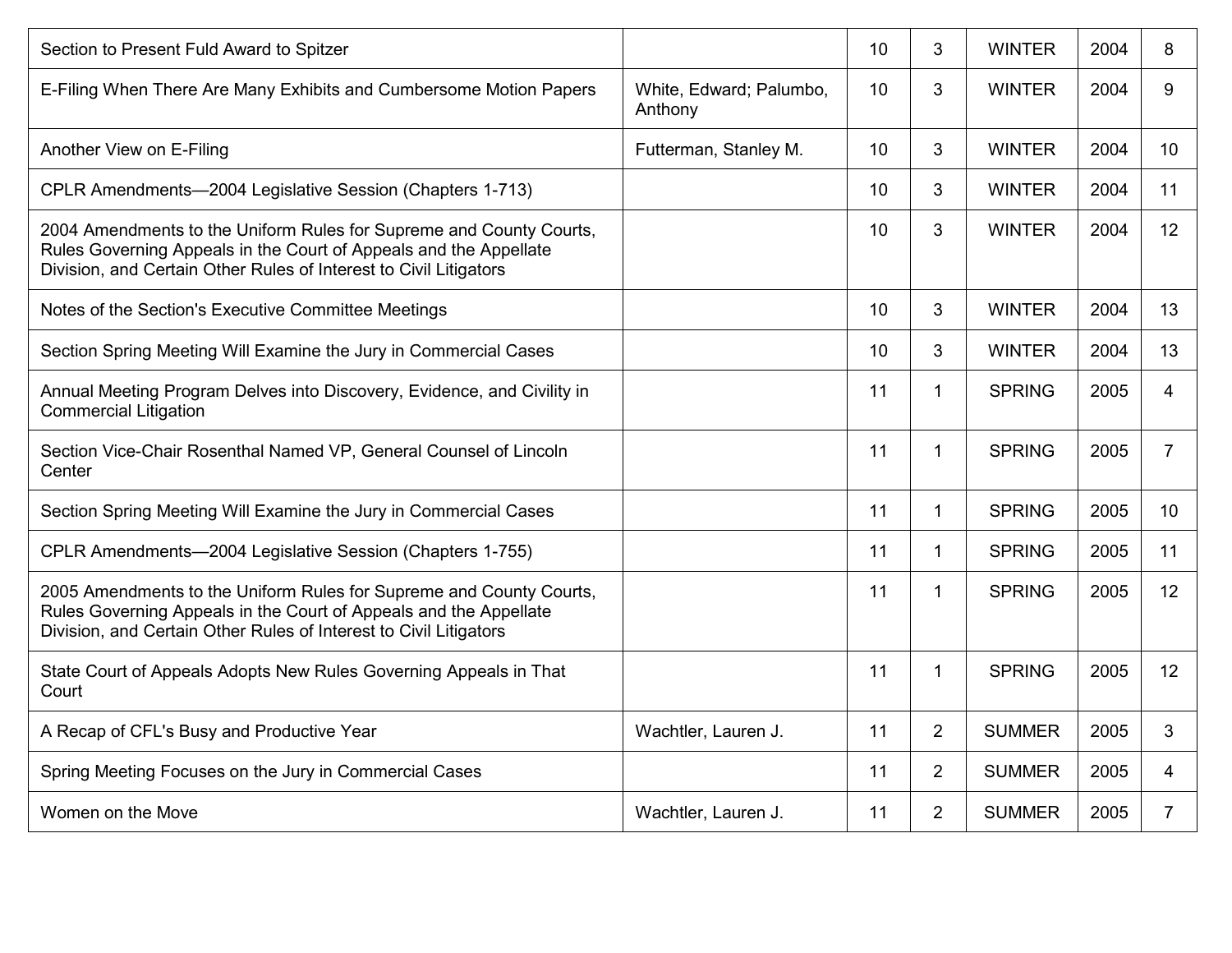| CPLR Amendments-2005 Legislative Session (Chapter 1-431)                                                                                                                                                      |                      | 11 | $\overline{2}$ | <b>SUMMER</b>    | 2005 | 10              |
|---------------------------------------------------------------------------------------------------------------------------------------------------------------------------------------------------------------|----------------------|----|----------------|------------------|------|-----------------|
| 2005 Amendments to the Uniform Rules for Supreme and County Courts,<br>Rules Governing Appeals in the Court of Appeals and the Appellate<br>Division, and Certain Other Rules of Interest to Civil Litigators |                      | 11 | $\overline{2}$ | <b>SUMMER</b>    | 2005 | 10              |
| Securities Insight for Attorneys—Monte Carlo Analysis: A Tool for<br><b>Evaluating Investment Returns</b>                                                                                                     | Pomerantz, Steve     | 11 | 3              | <b>FALL/WINT</b> | 2005 | 3               |
| Court of Appeals Update: New Rules of Practice                                                                                                                                                                | Tennant, David H.    | 11 | 3              | <b>FALL/WINT</b> | 2005 | 7               |
| CPLR Amendments-2005 Legislative Session (Chapter 1-753)                                                                                                                                                      |                      | 11 | 3              | <b>FALL/WINT</b> | 2005 | 8               |
| 2005 Amendments to the Uniform Rules for Supreme and County Courts,<br>Rules Governing Appeals in the Court of Appeals and the Appellate<br>Division, and Certain Other Rules of Interest to Civil Litigators |                      | 11 | 3              | <b>FALL/WINT</b> | 2005 | 9               |
| Section's 2006 Annual Meeting                                                                                                                                                                                 |                      | 11 | 3              | <b>FALL/WINT</b> | 2005 | 10 <sup>°</sup> |
| Save the Date: Spring Meeting on May 5-7, 2006, at Lincoln Center                                                                                                                                             |                      | 11 | 3              | <b>FALL/WINT</b> | 2005 | 10 <sup>°</sup> |
| <b>Commercial Division Tenth Anniversary Reception</b>                                                                                                                                                        |                      | 11 | 3              | <b>FALL/WINT</b> | 2005 | 10 <sup>°</sup> |
| Section Forms Appeals Task Force                                                                                                                                                                              |                      | 11 | 3              | <b>FALL/WINT</b> | 2005 | 11              |
| Notes of the Section's Executive Committee Meetings                                                                                                                                                           |                      | 11 | 3              | <b>FALL/WINT</b> | 2005 | 12              |
| Commercial Division Uniform Rules Become a Reality                                                                                                                                                            | Syracuse, Vincent J. | 12 | 1              | <b>SPRING</b>    | 2006 | 3               |
| OCA Appoints Special Counsel for Commercial Division                                                                                                                                                          |                      | 12 | 1              | <b>SPRING</b>    | 2006 | 6               |
| Led by a Distinguished Panel of Experts from the Bench and Bar, Annual<br>Meeting Program Discusses Ethical Issues Faced by Commercial and<br><b>Federal Litigators</b>                                       | Cohen, Carrie H.     | 12 | 1              | <b>SPRING</b>    | 2006 | 8               |
| CPLR Amendments-2005 Legislative Session (Chapters 1-770)                                                                                                                                                     |                      | 12 | 1              | <b>SPRING</b>    | 2006 | 10 <sup>°</sup> |
| 2006 Amendments to the Uniform Rules for Supreme and County Courts,<br>Rules Governing Appeals, and Certain Other Rules of Interest to Civil<br>Litigators                                                    |                      | 12 | 1              | <b>SPRING</b>    | 2006 | 11              |
| Notes of the Section's Executive Committee Meetings                                                                                                                                                           |                      | 12 | 1              | <b>SPRING</b>    | 2006 | 12 <sup>2</sup> |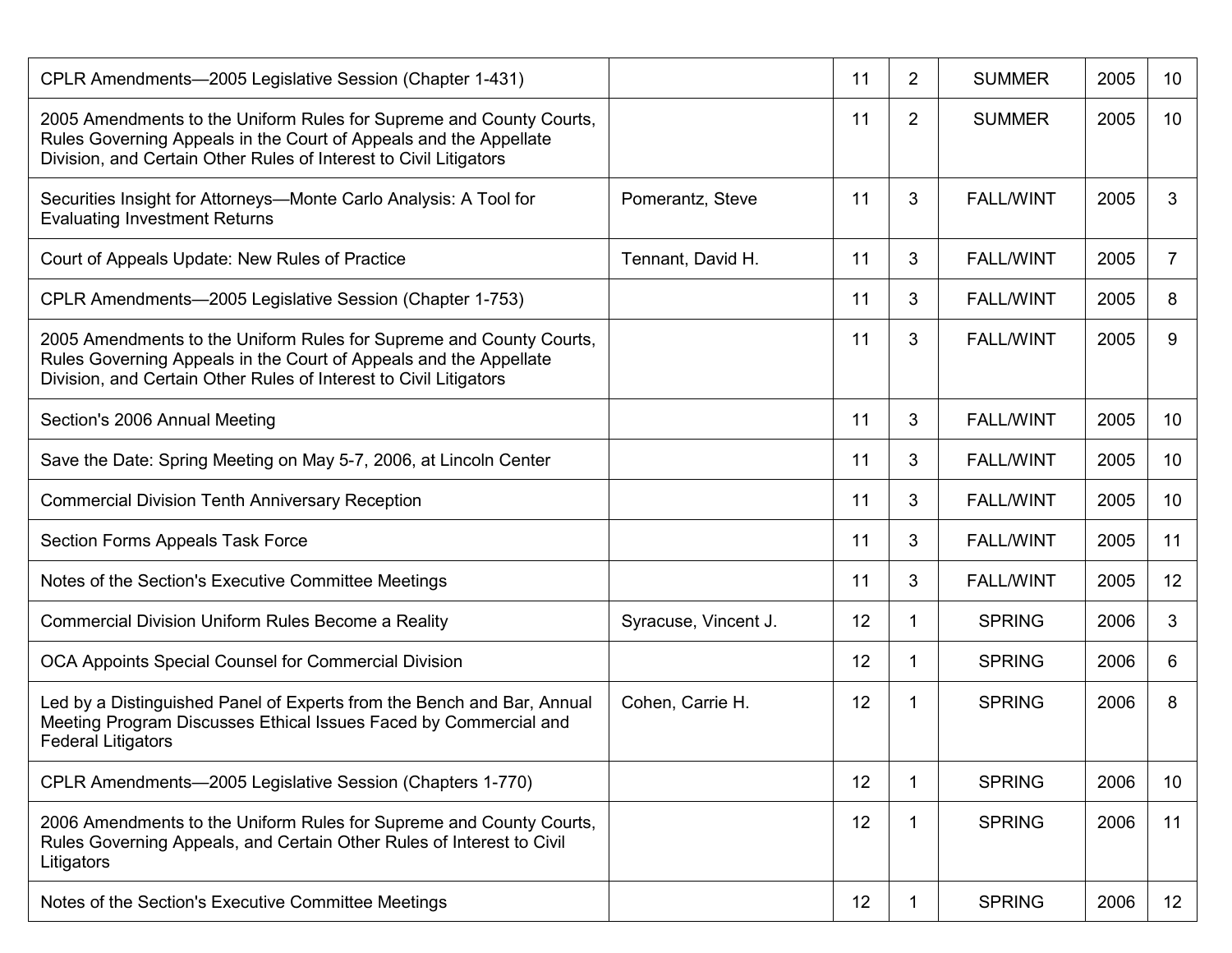| Section Influence See in New Federal eDiscovery Rules                                                                                                      | Cohen, Adam I.                    | 12 | $\overline{2}$ | <b>SUM/FALL</b> | 2006 | 4               |
|------------------------------------------------------------------------------------------------------------------------------------------------------------|-----------------------------------|----|----------------|-----------------|------|-----------------|
| Section Leadership Helps Commercial Division Welcome Delegation of<br>Judges from Algeria                                                                  |                                   | 12 | $\overline{2}$ | <b>SUM/FALL</b> | 2006 | 6               |
| Spring Meeting-"The Art of Commercial Litigation"                                                                                                          |                                   | 12 | $\overline{2}$ | <b>SUM/FALL</b> | 2006 | 7               |
| Spring Meeting-Section Awards                                                                                                                              |                                   | 12 | $\overline{2}$ | <b>SUM/FALL</b> | 2006 | 9               |
| <b>Welcome to New Section Officers</b>                                                                                                                     |                                   | 12 | $\overline{2}$ | <b>SUM/FALL</b> | 2006 | 11              |
| Book Review: Business and Commercial Litigation in Federal Courts,<br><b>Second Edition</b>                                                                | Younger, Stephen P.<br>(Reviewer) | 12 | $\overline{2}$ | <b>SUM/FALL</b> | 2006 | 14              |
| Corporate Monitoring-Our Section Was There First                                                                                                           | Getnick, Neil V.                  | 12 | $\overline{2}$ | <b>SUM/FALL</b> | 2006 | 15              |
| State Bar Executive Committee Approves Consensus RUAA                                                                                                      | Neeseman, Carroll E.              | 12 | $\overline{2}$ | <b>SUM/FALL</b> | 2006 | 16              |
| <b>CPLR Amendments--2006 Legislative Session</b>                                                                                                           |                                   | 12 | $\overline{2}$ | <b>SUM/FALL</b> | 2006 | 17              |
| 2006 Amendments to the Uniform Rules for Supreme and County Courts,<br>Rules Governing Appeals, and Certain Other Rules of Interest to Civil<br>Litigators |                                   | 12 | $\overline{2}$ | <b>SUM/FALL</b> | 2006 | 17              |
| Notes of the Section's Executive Committee Meetings                                                                                                        |                                   | 12 | $\overline{2}$ | <b>SUM/FALL</b> | 2006 | 18              |
| "Hail to the Chiefs"-Section Celebrates Five New Federal Chief Judges<br>in New York State                                                                 | Davies, Susan M.                  | 12 | 3              | <b>WINTER</b>   | 2006 | 3               |
| Commercial and Federal Litigation Section Welcomes New Commercial<br><b>Division Law Clerks</b>                                                            | Sopher, Jodie B.                  | 12 | 3              | <b>WINTER</b>   | 2006 | 5               |
| Online Access to New York State Supreme Court Records and Data                                                                                             | Meade, Robert C., Jr.             | 12 | 3              | <b>WINTER</b>   | 2006 | 6               |
| Section Nominates Vincent J. Syracuse for Association's 2007 Attorney<br><b>Professionalism Award</b>                                                      |                                   | 12 | 3              | <b>WINTER</b>   | 2006 |                 |
| Pro Bono Spotlight: Preeta D. Bansal                                                                                                                       |                                   | 12 | 3              | <b>WINTER</b>   | 2006 | 8               |
| Executive Committee Spotlight: Deborah Masucci                                                                                                             |                                   | 12 | 3              | <b>WINTER</b>   | 2006 | 10 <sup>°</sup> |
| <b>Commercial Division Law Report Committee Report</b>                                                                                                     |                                   | 12 | 3              | <b>WINTER</b>   | 2006 | 11              |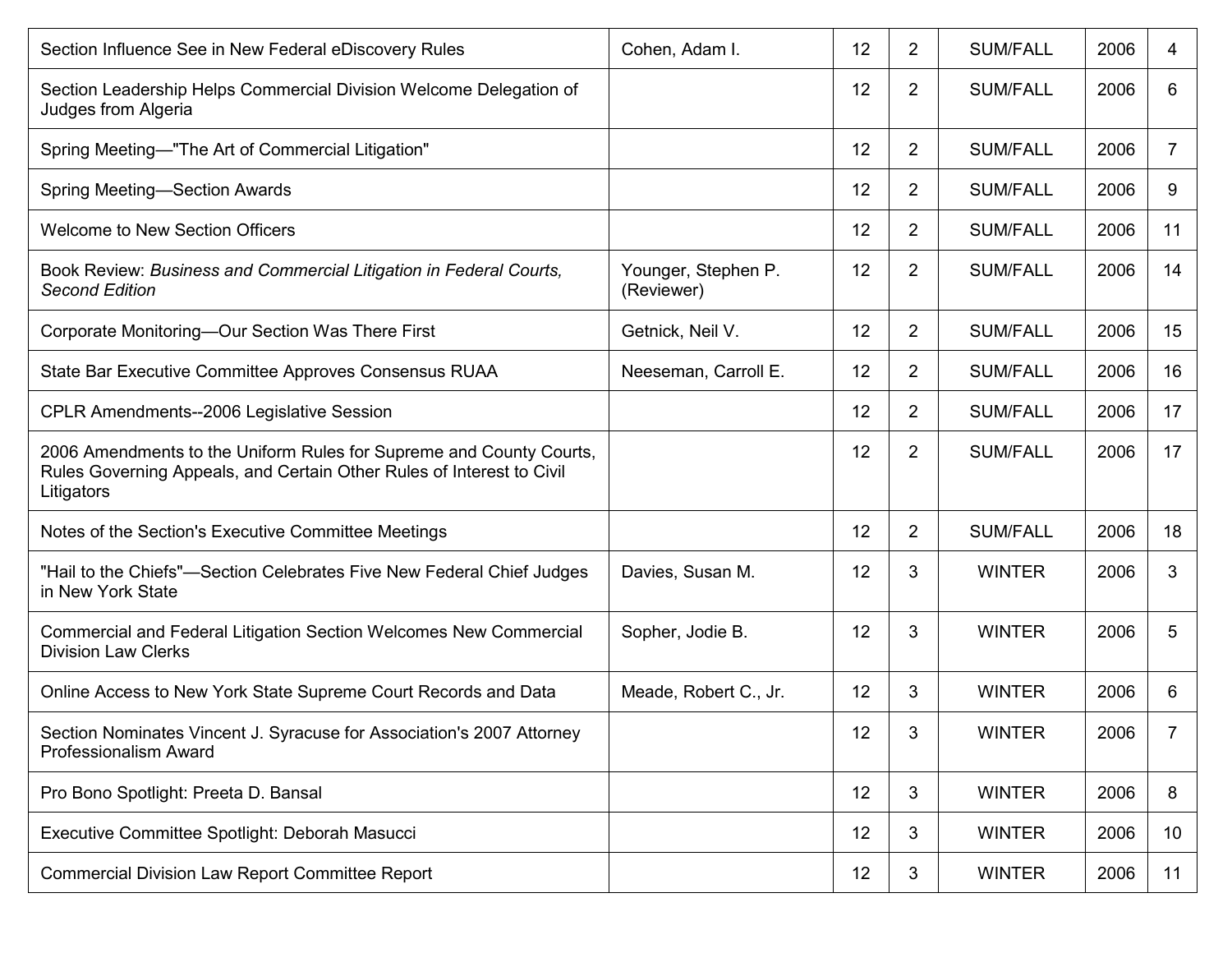| White Collar Criminal Litigation Committee Report                                                                                                          |                              | 12 | 3 | <b>WINTER</b> | 2006 | 11 |
|------------------------------------------------------------------------------------------------------------------------------------------------------------|------------------------------|----|---|---------------|------|----|
| Section Sponsors CLE Programs on the New Federal E-Discovery Rules                                                                                         |                              | 12 | 3 | <b>WINTER</b> | 2006 | 13 |
| 2007 Annual Meeting Program: "Constructing the Winning Presentation<br>with Advanced Jury Techniques"                                                      |                              | 12 | 3 | <b>WINTER</b> | 2006 | 13 |
| Save the Dates: Spring Meeting on May 4-6, 2007                                                                                                            |                              | 12 | 3 | <b>WINTER</b> | 2006 | 14 |
| The End of the 60-Day Rule or, at Least, So We Thought!                                                                                                    |                              | 12 | 3 | <b>WINTER</b> | 2006 | 15 |
| New Rule for Conduct of Depositions in New York State Courts                                                                                               |                              | 12 | 3 | <b>WINTER</b> | 2006 | 15 |
| New Rules Requires Notice of Motions Seeking a TRO                                                                                                         |                              | 12 | 3 | <b>WINTER</b> | 2006 | 16 |
| 2006 Amendments to the Uniform Rules for Supreme and County Courts,<br>Rules Governing Appeals, and Certain Other Rules of Interest to Civil<br>Litigators |                              | 12 | 3 | <b>WINTER</b> | 2006 | 16 |
| CPLR Amendments: 2006 Legislative Session                                                                                                                  |                              | 12 | 3 | <b>WINTER</b> | 2006 | 17 |
| Notes of the Section's Executive Committee Meetings                                                                                                        |                              | 12 | 3 | <b>WINTER</b> | 2006 | 18 |
| Conversations with the Long Island Commercial Division                                                                                                     | Syracuse, Vincent J.         | 13 | 1 | <b>SPRING</b> | 2007 | 3  |
| Pro Bono Corner: Helping New Yorkers in Need: Lenor C. Marquis                                                                                             | Sant'Ambrogio, Michael<br>D. | 13 | 1 | <b>SPRING</b> | 2007 | 5  |
| Changing of the Guard: Section Celebrates New and Outgoing<br><b>Commercial Division Justices in Erie County</b>                                           |                              | 13 | 1 | <b>SPRING</b> | 2007 | 7  |
| Section Launches Summer Fellowship in commercial Litigation for 1L<br>Law Students of Color                                                                |                              | 13 | 1 | <b>SPRING</b> | 2007 | 9  |
| Brown Whitmer Cuomo & Kaplan-Not a New Frim but a Lot of New<br><b>Ideas: The Section's Annual Meeting</b>                                                 | McCain, Kyana R.             | 13 | 1 | <b>SPRING</b> | 2007 | 10 |
| In Appreciation: Stephen Rackow Kaye                                                                                                                       | Gutekunst, Claire P.         | 13 | 1 | <b>SPRING</b> | 2007 | 14 |
| Section Sponsors "Meet and Greet" Luncheon for Queens County<br><b>Commercial Division Judges</b>                                                          | Mahler, Peter A.             | 13 | 1 | <b>SPRING</b> | 2007 | 17 |
| Section Presents March 15th Event Serving Litigation Attorneys of Color                                                                                    | Rosenthal, Lesley F.         | 13 | 1 | <b>SPRING</b> | 2007 | 19 |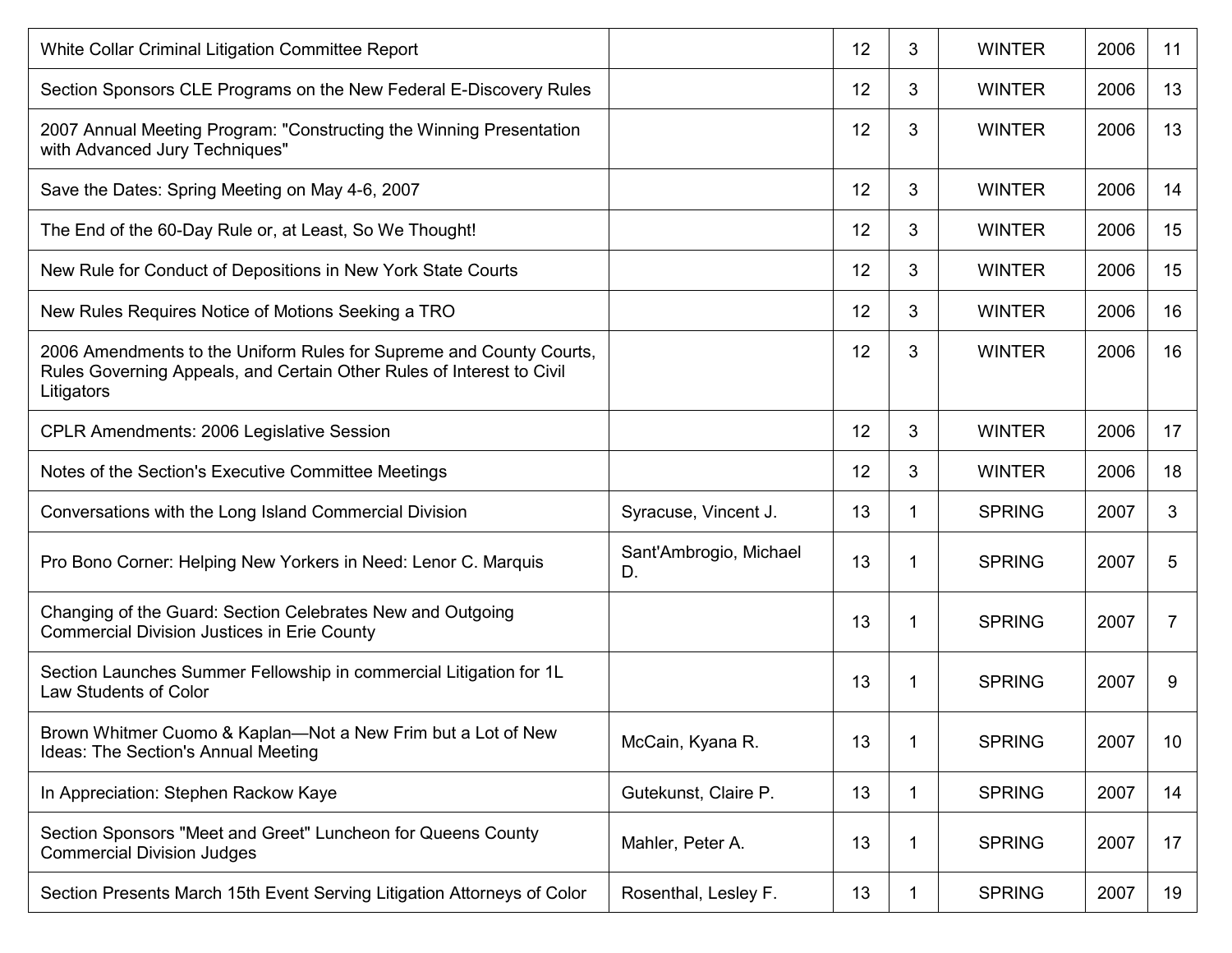| Section Recommends Clarifying Amendment to Rule 45 of the Federal<br>Rules for Subpoenas of Evidence in Possession of Federal Agencies                              |                              | 13 | 1              | <b>SPRING</b>   | 2007 | 20              |
|---------------------------------------------------------------------------------------------------------------------------------------------------------------------|------------------------------|----|----------------|-----------------|------|-----------------|
| 2006 and 2007 Amendments to the Uniform Rules for Supreme and<br>County Courts, Rules Governing Appeals, and Certain Other Rules of<br>Interest to Civil Litigators |                              | 13 | 1              | <b>SPRING</b>   | 2007 | 20              |
| CPLR Amendments: 2006 and 2007 Legislative Sessions                                                                                                                 |                              | 13 | 1              | <b>SPRING</b>   | 2007 | 21              |
| Notes of the Section's Executive Committee Meetings                                                                                                                 |                              | 13 | 1              | <b>SPRING</b>   | 2007 | 22              |
| Fordham Law Student Lina M. Martinez Receives Section's Inaugural<br>Minority Summer Fellowship Award                                                               | Davies, Susan M.             | 13 | $\overline{2}$ | <b>SUM/FALL</b> | 2007 | 4               |
| Section Confers Inaugural Hon. George Bundy Smith Pioneer Award                                                                                                     |                              | 13 | $\overline{2}$ | <b>SUM/FALL</b> | 2007 | 5               |
| 2007-2008 Section Officers and Delegates to Association's House of<br>Delegates                                                                                     |                              | 13 | $\overline{2}$ | <b>SUM/FALL</b> | 2007 | 6               |
| Inaugural Reception for the Onondaga County Supreme Court<br><b>Commercial Division</b>                                                                             |                              | 13 | $\overline{2}$ | <b>SUM/FALL</b> | 2007 | 7               |
| Committee Spotlight: Committee on Corporate Litigation Counsel                                                                                                      |                              | 13 | $\overline{2}$ | <b>SUM/FALL</b> | 2007 | 8               |
| Section Members Enjoy Spring in the Berkshires                                                                                                                      | Cohen, Carrie H.             | 13 | $\overline{2}$ | <b>SUM/FALL</b> | 2007 | 10 <sup>°</sup> |
| Spring Meeting Program: "Privacy, Technology and the Law"                                                                                                           | Barr, Evan T.                | 13 | $\overline{2}$ | <b>SUM/FALL</b> | 2007 | 13              |
| Spring Meeting Program: "The Government as Prosecutor and Civil<br>Plaintiff"                                                                                       | Friedman, Richard B.         | 13 | 2              | <b>SUM/FALL</b> | 2007 | 14              |
| Spring Meeting Program: "Litigation, Arbitration, Mediation, or a<br>Combination?"                                                                                  | Robertson, Mark A.           | 13 | $\overline{2}$ | <b>SUM/FALL</b> | 2007 | 15              |
| The Section Presents the Eighth Edition of Its Ethics and Civility Program                                                                                          | Syracuse, Vincent J.         | 13 | 2              | <b>SUM/FALL</b> | 2007 | 16              |
| "Working Out and Litigating the Problem Loan"                                                                                                                       | Schrager, Robert             | 13 | $\overline{2}$ | <b>SUM/FALL</b> | 2007 | 16              |
| Gregory K. Arenson Receives 2007 Award for Distinguished Service to<br>the Section                                                                                  |                              | 13 | $\overline{2}$ | <b>SUM/FALL</b> | 2007 | 17              |
| Handling Immigration Appeals Pro Bono in the Second Circuit                                                                                                         | Sant'Ambrogio,<br>Michael D. | 13 | $\overline{c}$ | <b>SUM/FALL</b> | 2007 | 18              |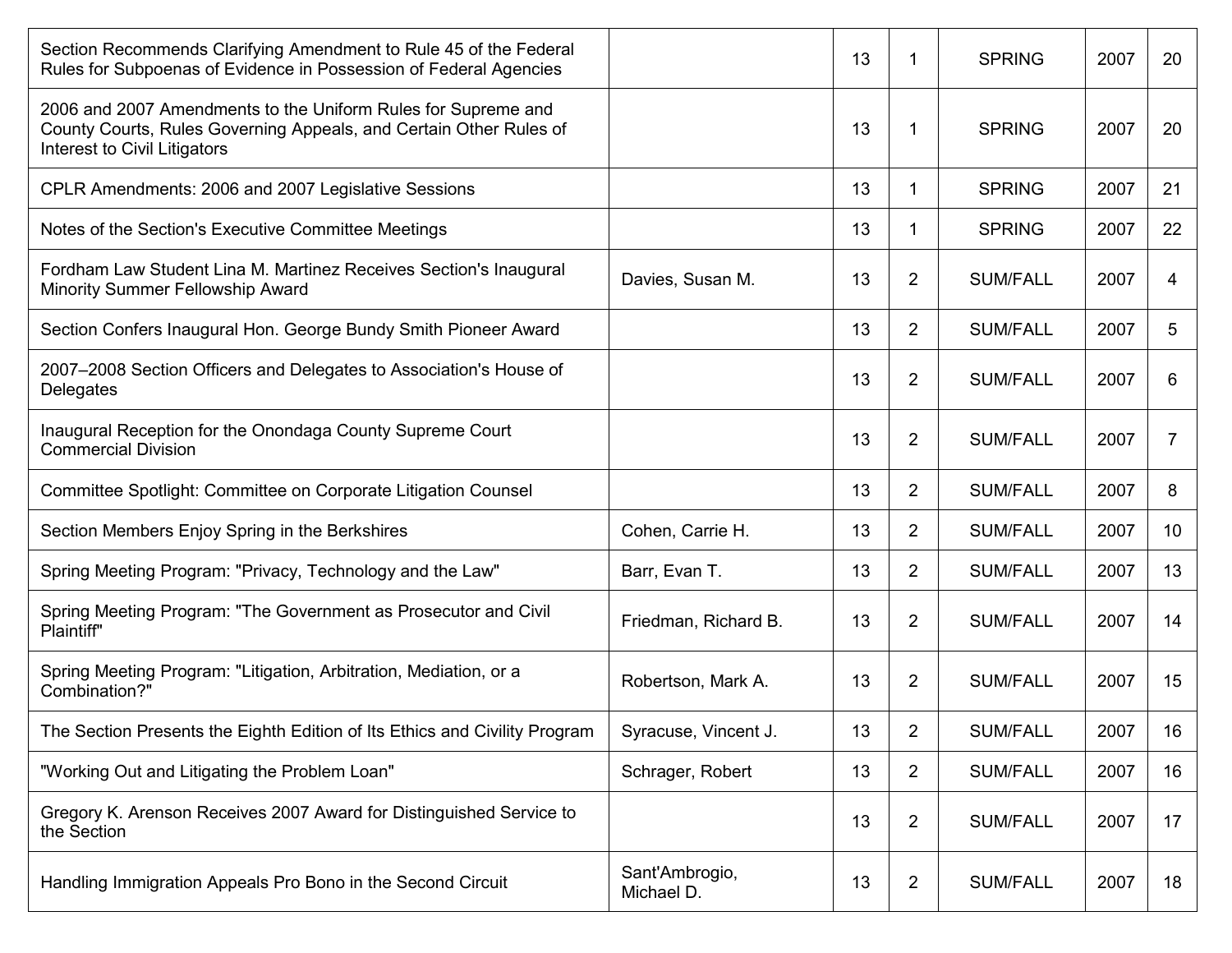| Section's Executive Committee Honors Section's Empire State Counsel                                                                                        |                      | 13 | 2              | <b>SUM/FALL</b> | 2007 | 20              |
|------------------------------------------------------------------------------------------------------------------------------------------------------------|----------------------|----|----------------|-----------------|------|-----------------|
| Mediation Advocacy Training Planned for Women and Minority Lawyers                                                                                         |                      | 13 | 2              | <b>SUM/FALL</b> | 2007 | 21              |
| <b>CPLR Amendments: 2007 Legislative Session</b>                                                                                                           |                      | 13 | 2              | <b>SUM/FALL</b> | 2007 | 22              |
| 2007 Amendments to the Uniform Rules for Supreme and County Courts,<br>Rules Governing Appeals, and Certain Other Rules of Interest to Civil<br>Litigators |                      | 13 | 2              | <b>SUM/FALL</b> | 2007 | 22              |
| New Rule on Counter-Orders                                                                                                                                 |                      | 13 | $\overline{2}$ | <b>SUM/FALL</b> | 2007 | 22              |
| Notes of the Section's Executive Committee Meetings                                                                                                        |                      | 13 | 2              | <b>SUM/FALL</b> | 2007 | 23              |
| Fordham Law Student Lina M. Martinez Receives Section's Inaugural<br>Minority Summer Fellowship Award                                                      | Davies, Susan M.     | 13 | 2              | <b>SUM/FALL</b> | 2007 | 4               |
| Section Confers Inaugural Hon. George Bundy Smith Pioneer Award                                                                                            |                      | 13 | 2              | <b>SUM/FALL</b> | 2007 | 5               |
| 2007–2008 Section Officers and Delegates to Association's House of<br>Delegates                                                                            |                      | 13 | 2              | <b>SUM/FALL</b> | 2007 | 6               |
| Inaugural Reception for the Onondoga County Supreme Court<br><b>Commercial Division</b>                                                                    |                      | 13 | 2              | <b>SUM/FALL</b> | 2007 | 7               |
| Committee Spotlight: Committee on Corporate Litigation Counsel                                                                                             |                      | 13 | 2              | <b>SUM/FALL</b> | 2007 | 8               |
| Section Members Enjoy Spring in the Berkshires                                                                                                             | Cohen, Carrie H.     | 13 | 2              | <b>SUM/FALL</b> | 2007 | 10 <sup>°</sup> |
| Spring Meeting Program: "Privacy, Technology and the Law"                                                                                                  | Barr, Evan T.        | 13 | 2              | <b>SUM/FALL</b> | 2007 | 13              |
| Spring Meeting Program: "The Government as Prosecutor and Civil<br>Plaintiff"                                                                              | Friedman, Richard B. | 13 | 2              | <b>SUM/FALL</b> | 2007 | 14              |
| Spring Meeting Program: "Litigation, Arbitration, Mediation, or a<br>Combination?"                                                                         | Robertson, Mark A.   | 13 | 2              | <b>SUM/FALL</b> | 2007 | 15              |
| The Section Presents the Eighth Edition of Its Ethics and Civility Program                                                                                 | Syracuse, Vincent J. | 13 | $\overline{c}$ | <b>SUM/FALL</b> | 2007 | 16              |
| "Working Out and Litigating the Problem Loan"                                                                                                              | Schrager, Robert     | 13 | 2              | <b>SUM/FALL</b> | 2007 | 16              |
| Gregory K. Arenson Receives 2007 Award for Distinguished Service to<br>the Section                                                                         |                      | 13 | $\overline{2}$ | <b>SUM/FALL</b> | 2007 | 17              |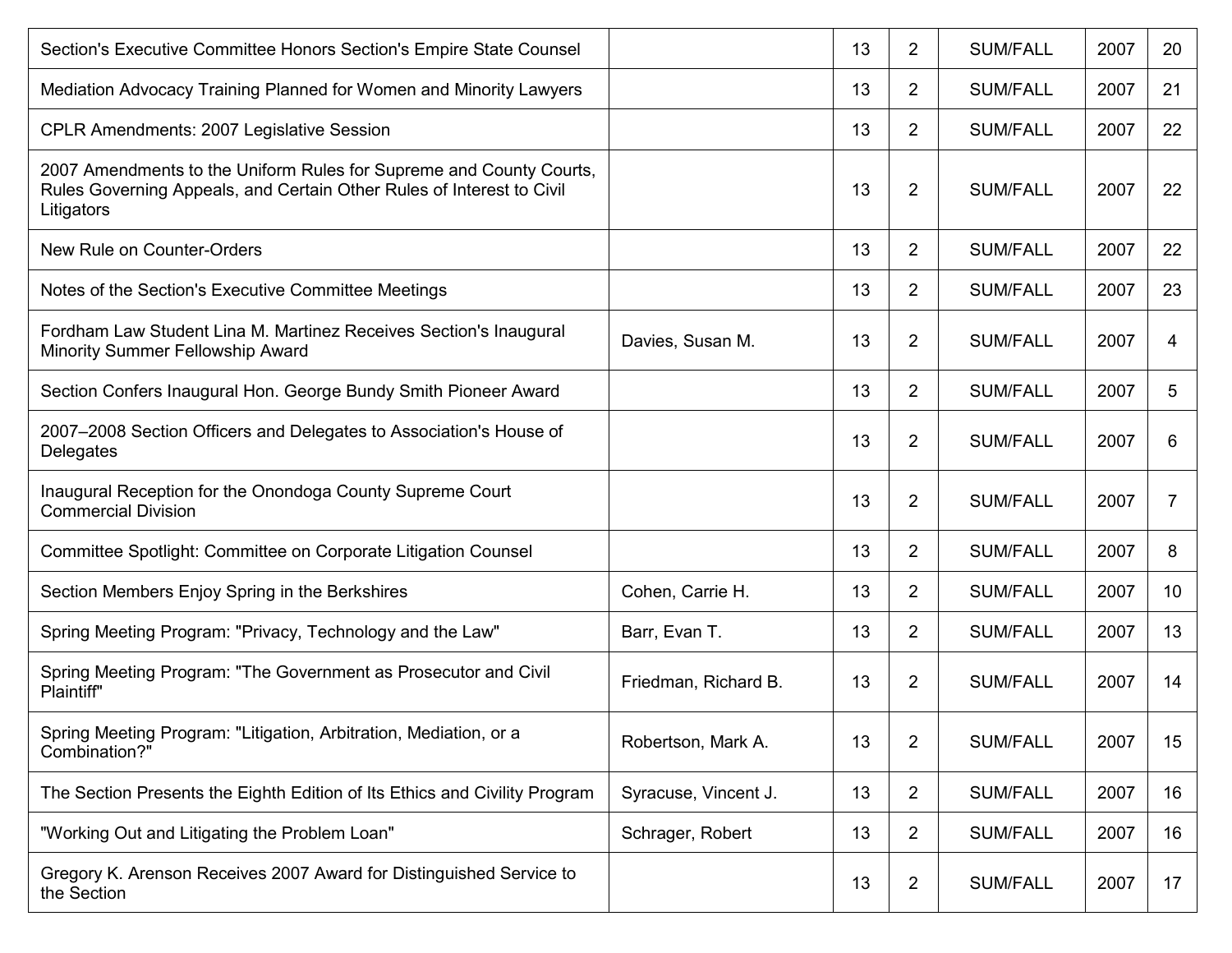| Handling Immigration Appeals Pro Bono in the Second Circuit                                                                                                | Sant'Ambrogio, Michael<br>D. | 13 | $\overline{2}$ | <b>SUM/FALL</b> | 2007 | 18             |
|------------------------------------------------------------------------------------------------------------------------------------------------------------|------------------------------|----|----------------|-----------------|------|----------------|
| Section's Executive Committee Honors Section's Empire State Counsel                                                                                        |                              | 13 | 2              | <b>SUM/FALL</b> | 2007 | 20             |
| Mediation Advocacy Training Planned for Women and Minority Lawyers                                                                                         |                              | 13 | $\overline{2}$ | <b>SUM/FALL</b> | 2007 | 21             |
| <b>CPLR Amendments: 2007 Legislative Session</b>                                                                                                           |                              | 13 | $\overline{2}$ | <b>SUM/FALL</b> | 2007 | 22             |
| 2007 Amendments to the Uniform Rules for Supreme and County Courts,<br>Rules Governing Appeals, and Certain Other Rules of Interest to Civil<br>Litigators |                              | 13 | $\overline{2}$ | <b>SUM/FALL</b> | 2007 | 22             |
| New Rule on Counter-Orders                                                                                                                                 |                              | 13 | $\overline{2}$ | <b>SUM/FALL</b> | 2007 | 22             |
| Notes of the Section's Executive Committee Meetings                                                                                                        |                              | 13 | 2              | <b>SUM/FALL</b> | 2007 | 23             |
| Foreign Governments Are Not Immune from New York City's Assertion of<br>Tax Liens Against Their Diplomatic Property                                        | Rakower, Sali A.             | 13 | 3              | <b>WINTER</b>   | 2007 | 3              |
| Section's 2008 Annual Meeting Will Feature Programs on E-Discovery<br>and the Ethics of Witness Preparation                                                |                              | 13 | 3              | <b>WINTER</b>   | 2007 | 5              |
| Committee Spotlight: Committee on International Litigation                                                                                                 |                              | 13 | 3              | <b>WINTER</b>   | 2007 | 6              |
| <b>Committee Spotlight: Committee on Civil Prosecution</b>                                                                                                 |                              | 13 | 3              | <b>WINTER</b>   | 2007 | $\overline{7}$ |
| Section Provides Additional Funding for Minority Law Student Summer<br>Fellowship                                                                          | Davies, Susan M.             | 13 | 3              | <b>WINTER</b>   | 2007 | 9              |
| Section Supports Pay Raises for the Judiciary                                                                                                              |                              | 13 | 3              | <b>WINTER</b>   | 2007 | 10             |
| Pro Bono Corner: Legal Services for New York City (LSNY)                                                                                                   | Sant'Ambrogio, Michael<br>D. | 13 | 3              | <b>WINTER</b>   | 2007 | 13             |
| Ten Best and Worst Practices of Outside and Inside Litigation Counsel                                                                                      | Friedman, Richard B.         | 13 | 3              | <b>WINTER</b>   | 2007 | 16             |
| <b>CPLR Amendments: 2007 Legislative Session</b>                                                                                                           |                              | 13 | 3              | <b>WINTER</b>   | 2007 | 18             |
| 2007 Amendments to the Uniform Rules for Supreme and County Courts,<br>Rules Governing Appeals, and Certain Other Rules of Interest to Civil<br>Litigators |                              | 13 | 3              | <b>WINTER</b>   | 2007 | 19             |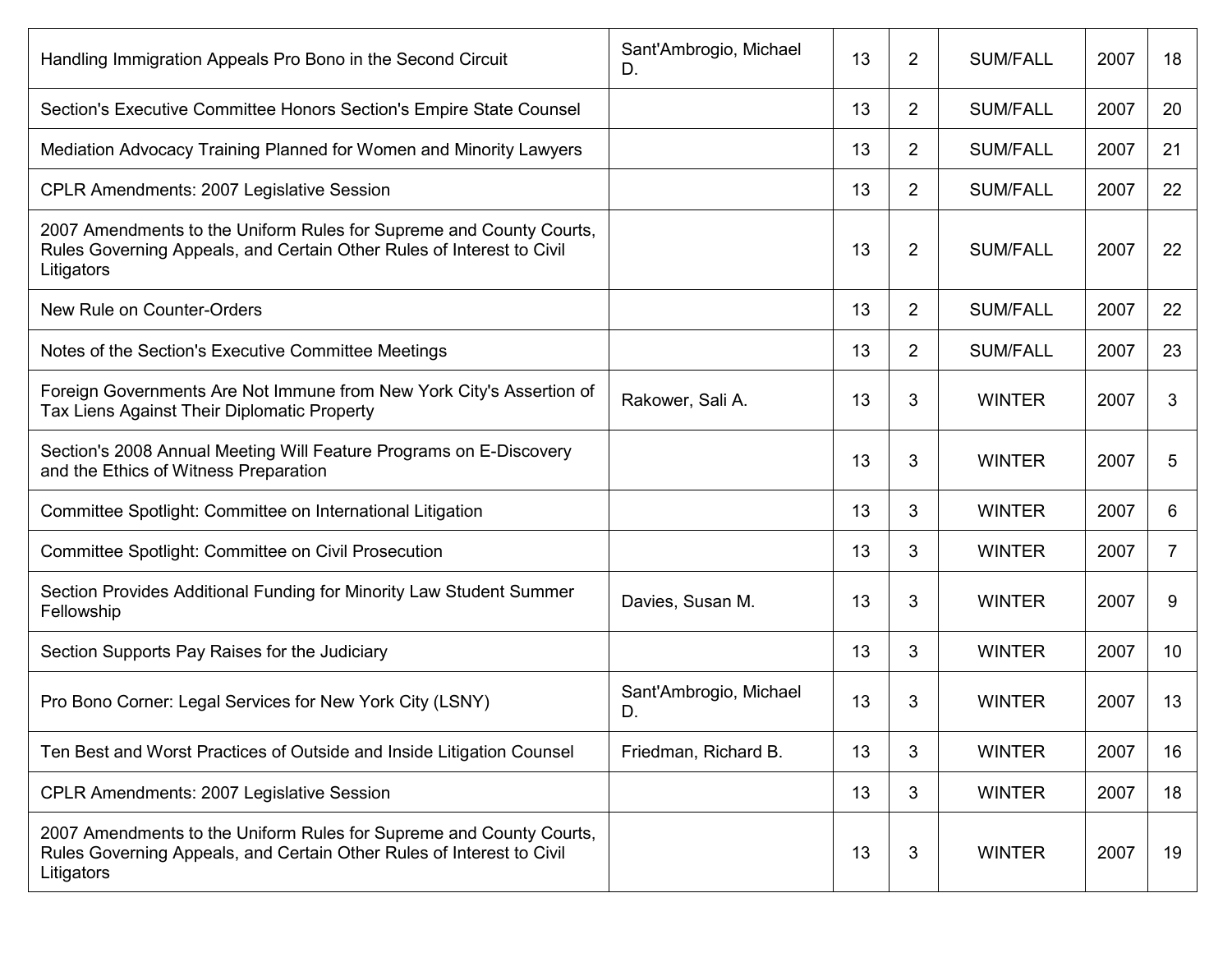| Caution to Attorneys on Notices of Appeal in State Court                                                                                                   |                                             | 13 | 3 | <b>WINTER</b> | 2007 | 19 |
|------------------------------------------------------------------------------------------------------------------------------------------------------------|---------------------------------------------|----|---|---------------|------|----|
| Notes of the Section's Executive Committee Meetings                                                                                                        |                                             | 13 | 3 | <b>WINTER</b> | 2007 | 20 |
| Individual Practices of Judges and Magistrate Judges in the Southern<br><b>District of New York</b>                                                        | Safer, Jay G.;<br>Winter, John D.           | 14 | 1 | <b>SPRING</b> | 2008 | 3  |
| Section's 2008 Annual Meeting Attracts Capacity Audience                                                                                                   | Cohen, Carrie H.;<br>Syracuse, Vincent J.   | 14 | 1 | <b>SPRING</b> | 2008 | 5  |
| Commercial and Federal Litigation Section Comments on COSAC<br>Proposals                                                                                   | Sundel, Stefanie J.                         | 14 | 1 | <b>SPRING</b> | 2008 | 7  |
| Committee Spotlight: Committee on Ethics and Professionalism                                                                                               |                                             | 14 | 1 | <b>SPRING</b> | 2008 | 8  |
| Letter of Congratulations to Mark Davies                                                                                                                   | Cohen, Carrie H.                            | 14 | 1 | <b>SPRING</b> | 2008 | 9  |
| Mediation Advocacy for Women and Minorities                                                                                                                | Masucci, Deborah                            | 14 | 1 | <b>SPRING</b> | 2008 | 10 |
| First Ever Section-Sponsored "Upstate" Bench/Bar MCLE Program                                                                                              | Tennant, David H.                           | 14 | 1 | <b>SPRING</b> | 2008 | 12 |
| MCLE Panel on Engaging and Working with Investigative Consultants                                                                                          | Barr, Evan T.                               | 14 | 1 | <b>SPRING</b> | 2008 | 13 |
| The Commercial and Federal Litigation Section Tackles Civil RICO                                                                                           | Lupkin, Jonathan D.;<br>Rakower, Michael C. | 14 | 1 | <b>SPRING</b> | 2008 | 14 |
| MCLE Program Highlight: Securities Arbitration and Mediation 2007                                                                                          |                                             | 14 | 1 | <b>SPRING</b> | 2008 | 15 |
| Section Meets with World Bank Representatives                                                                                                              | Semaya, Ted G.                              | 14 | 1 | <b>SPRING</b> | 2008 | 17 |
| Section's Spring Meeting Program                                                                                                                           |                                             | 14 | 1 | <b>SPRING</b> | 2008 | 18 |
| <b>CPLR Amendments: 2007 Legislative Session</b>                                                                                                           |                                             | 14 | 1 | <b>SPRING</b> | 2008 | 22 |
| 2007 Amendments to the Uniform Rules for Supreme and County Courts,<br>Rules Governing Appeals, and Certain Other Rules of Interest to Civil<br>Litigators |                                             | 14 | 1 | <b>SPRING</b> | 2008 | 23 |
| Notes of the Section's Executive Committee Meetings                                                                                                        |                                             | 14 | 1 | <b>SPRING</b> | 2008 | 24 |
| Section Welcomes New Officers: Jonathan D. Lupkin and Victoria<br>Zaydman                                                                                  |                                             | 14 | 2 | <b>SUMMER</b> | 2008 | 4  |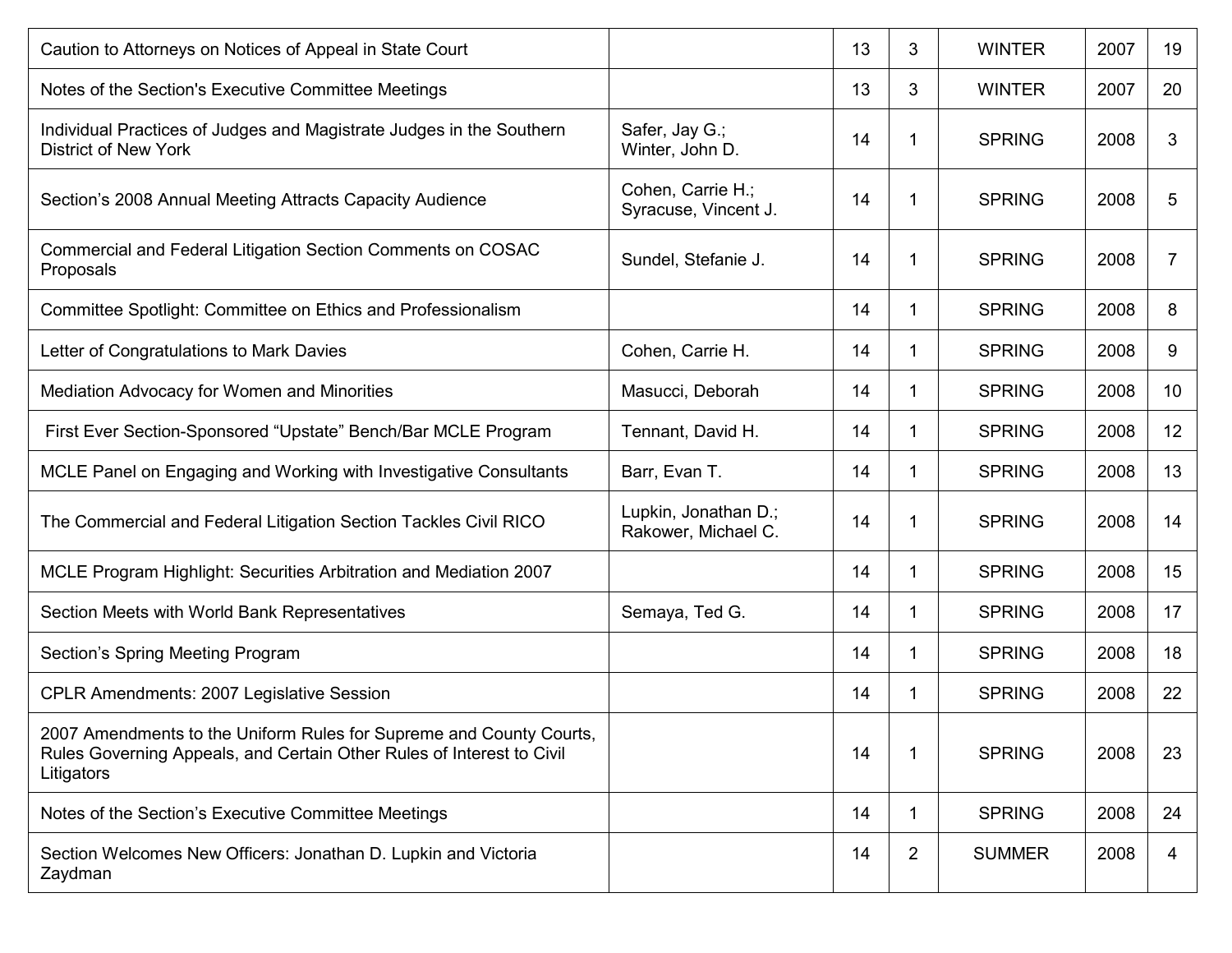| Report on the Spring Meeting                                                                                                                               |                      | 14 | 2              | <b>SUMMER</b> | 2008 | 5               |
|------------------------------------------------------------------------------------------------------------------------------------------------------------|----------------------|----|----------------|---------------|------|-----------------|
| Committee Spotlight: Committee on Immigration Litigation                                                                                                   |                      | 14 | $\overline{2}$ | <b>SUMMER</b> | 2008 | 8               |
| Stellar Panel of Jurists of Color Presents CLE Program "Pathways to the<br>Bench"                                                                          | Miller, Carla M.     | 14 | $\overline{2}$ | <b>SUMMER</b> | 2008 | 10              |
| Cesar A. Perales Receives 2008 Hon. George Bundy Smith Award                                                                                               | Davies, Susan M.     | 14 | $\overline{2}$ | <b>SUMMER</b> | 2008 | 11              |
| Foundation Awards Section's 2008 Minority Law Student Fellowship to<br><b>Fordham Student</b>                                                              | Davies, Susan M.     | 14 | 2              | <b>SUMMER</b> | 2008 | 12              |
| Notice of New Electronic Filing and Alternative Dispute Resolution Rules                                                                                   | Zaydman, Victoria    | 14 | 2              | <b>SUMMER</b> | 2008 | 13              |
| Use of Diagrams and Photographs in Appellate Briefs in New York State<br>Courts                                                                            |                      | 14 | 2              | <b>SUMMER</b> | 2008 | 14              |
| Section Supports Celebration of Cultural Diversity in the New York Legal<br>Community                                                                      | Kass, Kathy M.       | 14 | $\overline{2}$ | <b>SUMMER</b> | 2008 | 18              |
| Federal Sentencing in White Collar Cases                                                                                                                   | Sandick, Harry       | 14 | 2              | <b>SUMMER</b> | 2008 | 19              |
| Section's 2007 Empire State Counsel                                                                                                                        |                      | 14 | $\overline{2}$ | <b>SUMMER</b> | 2008 | 20              |
| <b>CPLR Amendments: 2008 Legislative Session</b>                                                                                                           |                      | 14 | $\overline{2}$ | <b>SUMMER</b> | 2008 | 21              |
| 2008 Amendments to the Uniform Rules for Supreme and County Courts,<br>Rules Governing Appeals, and Certain Other Rules of Interest to Civil<br>Litigators |                      | 14 | $\overline{2}$ | <b>SUMMER</b> | 2008 | 22              |
| Notes of the Section's Executive Committee Meetings                                                                                                        |                      | 14 | 2              | <b>SUMMER</b> | 2008 | 23              |
| Commercial and Federal Litigation Section's 2009 Annual Meeting                                                                                            | Nicholson, Anne B.   | 15 | 1              | <b>SPRING</b> | 2009 | 3               |
| Second Circuit Rules That Arbitrators Must Decide Whether to<br><b>Consolidate Multiple Proceedings</b>                                                    | Gross. Jeffrey       | 15 | 1              | <b>SPRING</b> | 2009 | 5               |
| Section's 20th Anniversary Celebration-What a Swell Party It Was!                                                                                          | Davies, Susan        | 15 | 1              | <b>SPRING</b> | 2009 | 8               |
| Section's Ethics and Civility Program Celebrates Its 10th Anniversary                                                                                      | Syracuse, Vincent J. | 15 | 1              | <b>SPRING</b> | 2009 | 9               |
| Section's Spring Meeting Program                                                                                                                           |                      | 15 | 1              | <b>SPRING</b> | 2009 | 10 <sup>°</sup> |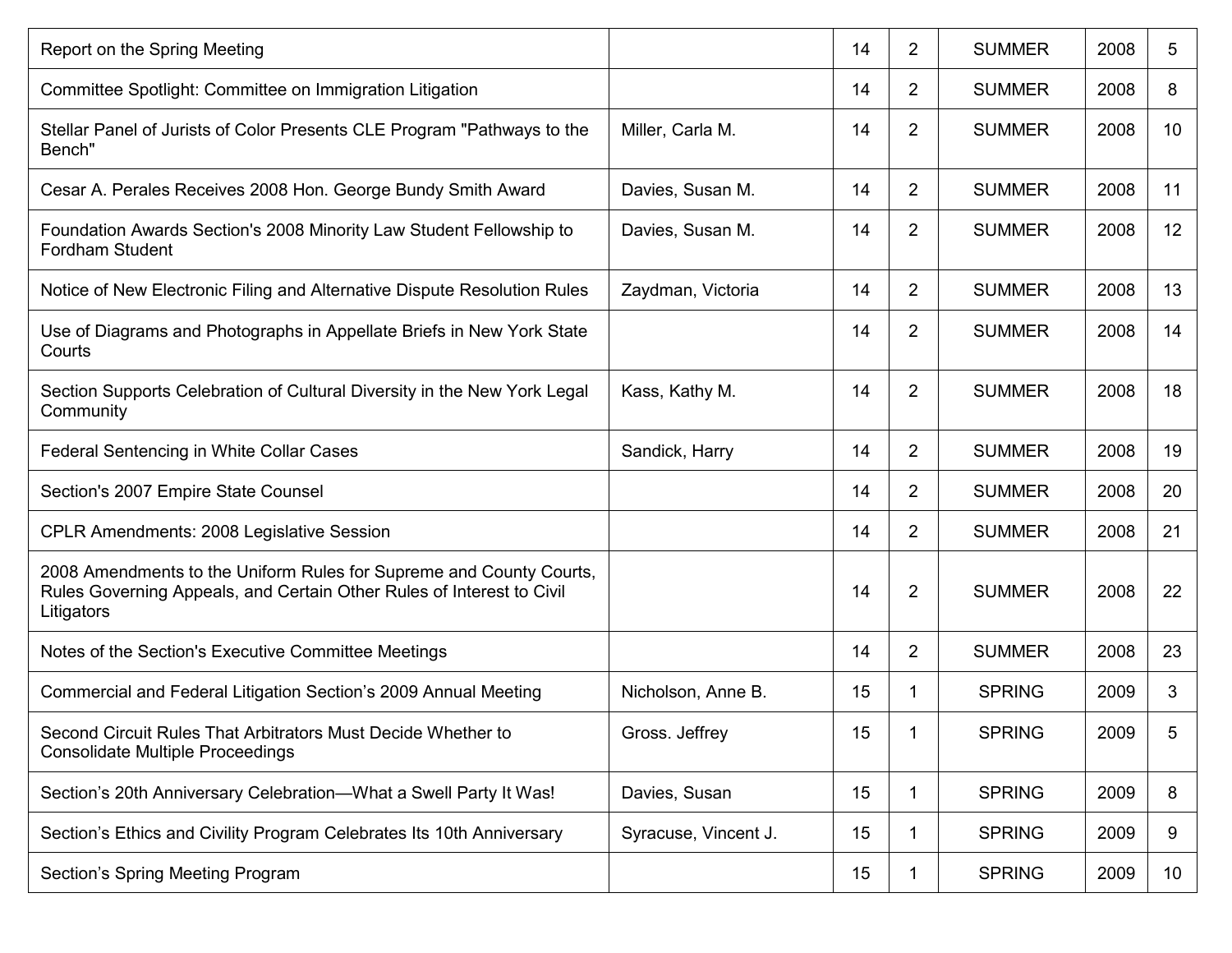| <b>CPLR Amendments: 2008 Legislative Session</b>                                                                                                                |                                      | 15 | 1              | <b>SPRING</b> | 2009 | 15             |
|-----------------------------------------------------------------------------------------------------------------------------------------------------------------|--------------------------------------|----|----------------|---------------|------|----------------|
| 2008–2009 Amendments to the Uniform Rules for Supreme and County<br>Courts, Rules Governing Appeals, and Certain Other Rules of Interest to<br>Civil Litigators |                                      | 15 | 1              | <b>SPRING</b> | 2009 | 16             |
| Notes of the Section's Executive Committee Meetings                                                                                                             |                                      | 15 | 1              | <b>SPRING</b> | 2009 | 17             |
| Section Welcomes New Officers: David H. Tennant and Paul D. Sarkozi                                                                                             |                                      | 15 | $\overline{2}$ | <b>SUMMER</b> | 2009 | 4              |
| Third Annual "Smooth Moves" CLE Program for Attorneys of Color                                                                                                  |                                      | 15 | $\overline{2}$ | <b>SUMMER</b> | 2009 | 5              |
| The Commercial and Federal Litigation Section Goes to the Hall of Fame<br>and Hits a Home Run                                                                   |                                      | 15 | $\overline{2}$ | <b>SUMMER</b> | 2009 | $\overline{7}$ |
| Wachtell Lipton Team Wins Section's 2009 Brief Writing Award                                                                                                    |                                      | 15 | $\overline{2}$ | <b>SUMMER</b> | 2009 | 10             |
| <b>CPLR Amendments: 2009 Legislative Session</b>                                                                                                                |                                      | 15 | $\overline{2}$ | <b>SUMMER</b> | 2009 | 11             |
| 2009 Amendments to the Uniform Rules for Supreme and County Courts,<br>Rules Governing Appeals, and Certain Other Rules of Interest to Civil<br>Litigators      |                                      | 15 | $\overline{2}$ | <b>SUMMER</b> | 2009 | 12             |
| Notes of the Section's Executive Committee Meetings                                                                                                             |                                      | 15 | $\overline{2}$ | <b>SUMMER</b> | 2009 | 13             |
| An Introduction to the Commercial Division Web Site                                                                                                             | Feinberg, Jeremy;<br>Lucadamo, Nancy | 15 | 3              | <b>FALL</b>   | 2009 | 3              |
| <b>Practice Points for Forum Selection Clauses</b>                                                                                                              | Oberman, Michael S.                  | 15 | 3              | <b>FALL</b>   | 2009 | 5              |
| Practice Warning: When Serving papers by Mail in New York State<br>Litigation, Always Mail Them from Within New York State                                      | Davies, Mark                         | 15 | 3              | <b>FALL</b>   | 2009 | 9              |
| <b>CPLR Amendments: 2009 Legislative Session</b>                                                                                                                |                                      | 15 | 3              | <b>FALL</b>   | 2009 | 11             |
| 2009 Amendments to the Uniform Rules for Supreme and County Courts,<br>Rules Governing Appeals, and Certain Other Rules of Interest to Civil<br>Litigators      |                                      | 15 | 3              | <b>FALL</b>   | 2009 | 12             |
| Notes of the Section's Executive Committee Meetings                                                                                                             |                                      | 15 | 3              | <b>FALL</b>   | 2009 | 13             |
| An Introduction to the Commercial Division Web Site                                                                                                             | Feinberg, Jeremy;<br>Lucadamo, Nancy | 15 | 3              | <b>FALL</b>   | 2009 | 3              |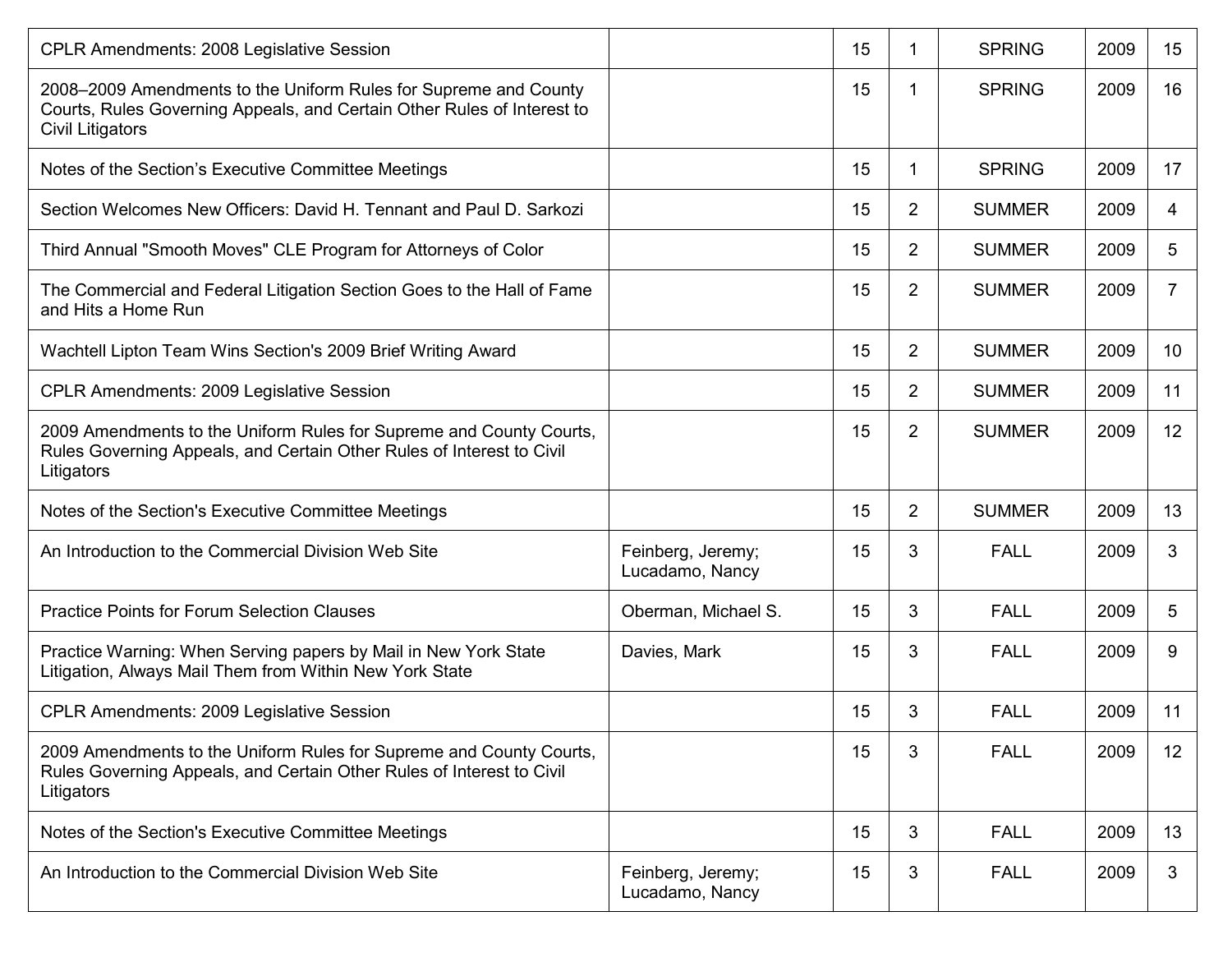| The Southern District Changes Its Policy on Electronic Devices                                                                                                                     |                   | 16 | 1              | <b>SPRING</b> | 2010 | 3              |
|------------------------------------------------------------------------------------------------------------------------------------------------------------------------------------|-------------------|----|----------------|---------------|------|----------------|
| The Section Will Feature Program on the Obama Administration and<br>Perspectives on Growth Opportunities for Attorneys of Color in the Public<br>and Private Sectors               |                   | 16 | 1              | <b>SPRING</b> | 2010 | 4              |
| Presentation of the Stanley H. Fuld Award for Outstanding Contributions<br>to Commercial Law and Litigation                                                                        |                   | 16 | 1              | <b>SPRING</b> | 2010 | 5              |
| The Annual Meeting: The Judge Kaye Show and Much, Much More                                                                                                                        |                   | 16 | 1              | <b>SPRING</b> | 2010 | 6              |
| New Rule Clarifies Rejection of Papers by State Court Clerks                                                                                                                       | Davies, Mark      | 16 | 1              | <b>SPRING</b> | 2010 | 8              |
| <b>CPLR Amendments: 2009 Legislative Session</b>                                                                                                                                   |                   | 16 | 1              | <b>SPRING</b> | 2010 | 9              |
| 2009–2010 Amendments to the Uniform Rules for Supreme and County<br>Courts, Rules Governing Appeals, and Certain Other Rules of Interest to<br>Civil Litigators                    |                   | 16 | 1              | <b>SPRING</b> | 2010 | 10             |
| Notes of the Section's Executive Committee Meetings                                                                                                                                |                   | 16 | 1              | <b>SPRING</b> | 2010 | 11             |
| Commercial and Federal Litigation Section's 2010 Spring Meeting                                                                                                                    | Flebus, Clara     | 16 | $\overline{2}$ | <b>SUMMER</b> | 2010 | $\overline{2}$ |
| The Section Presents Its Fourth Annual "Smooth Moves" CLE Program<br>for Attorneys of Color, and the Honorable George Bundy smith Pioneer<br>Award to Norman Kee and Glenn Lau-Kee |                   | 16 | $\overline{2}$ | <b>SUMMER</b> | 2010 | 6              |
| First Department Mandates Filing and Service of Briefs, Appendices, and<br>Records on Appeal by E-mail                                                                             | Davies, Mark      | 16 | $\overline{2}$ | <b>SUMMER</b> | 2010 | 7              |
| Enjoining State Courts Under the All Writs Act: How to Stop Frivolous<br>Litigation                                                                                                | Liotti, Thomas F. | 16 | $\overline{2}$ | <b>SUMMER</b> | 2010 | 9              |
| <b>CPLR Amendments: 2010 Legislative Session</b>                                                                                                                                   |                   | 16 | $\overline{2}$ | <b>SUMMER</b> | 2010 | 13             |
| 2010 Amendments to the Uniform Rules for Supreme and County Courts,<br>Rules Governing Appeals, and Certain Other Rules of Interest to Civil<br>Litigators                         |                   | 16 | $\overline{2}$ | <b>SUMMER</b> | 2010 | 13             |
| Notes of the Section's Executive Committee Meetings                                                                                                                                |                   | 16 | $\overline{2}$ | <b>SUMMER</b> | 2010 | 14             |
| 2011 Annual Meeting: A Record Breaker                                                                                                                                              | Maron, Matthew R. | 17 | 1              | <b>SPRING</b> | 2011 | 3              |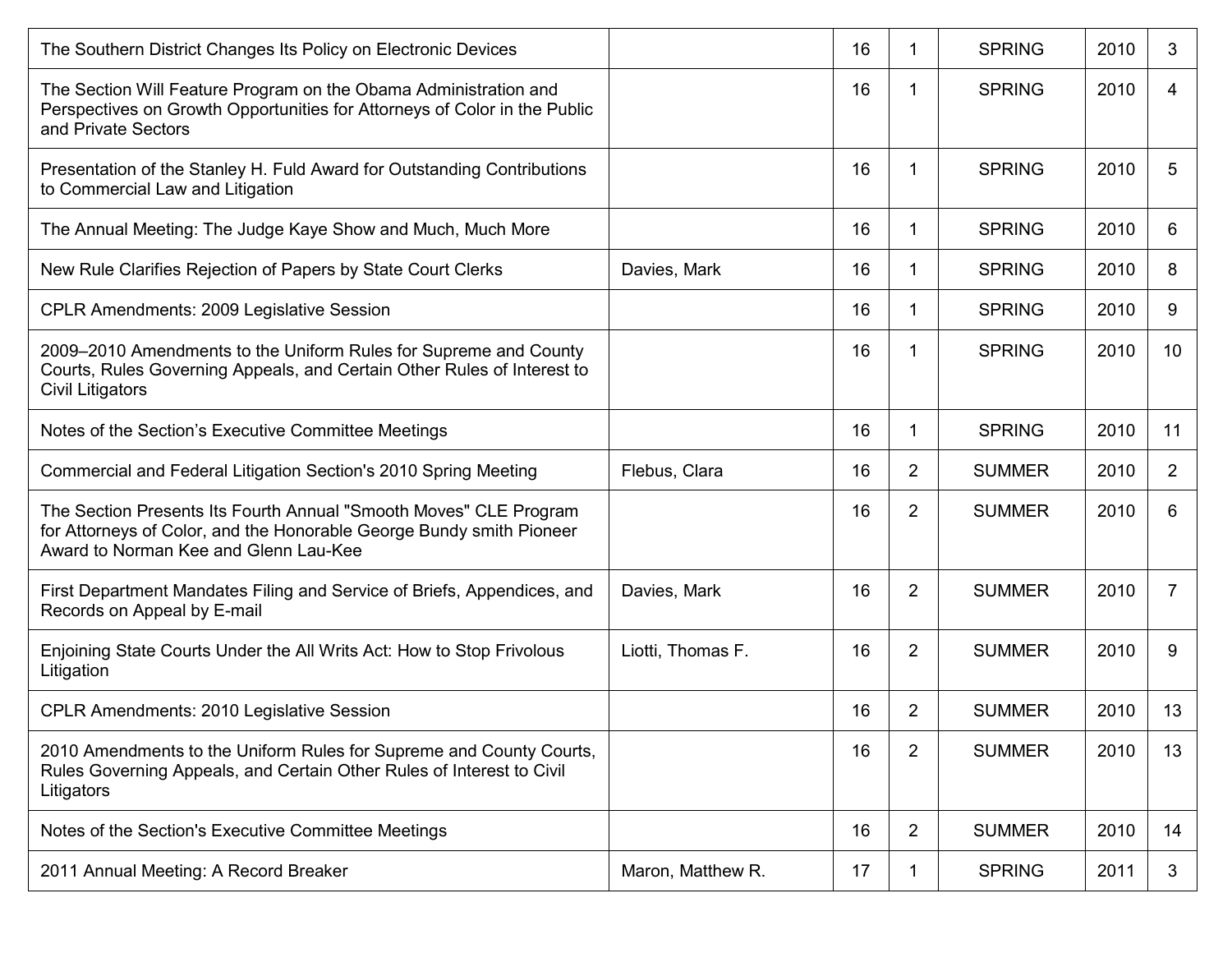| Redefining the Enterprise: How Has Boyle Affected RICO Claimaints?                                                                                              | Miller, David E.                         | 17 | 1              | <b>SPRING</b>      | 2011 | 6               |
|-----------------------------------------------------------------------------------------------------------------------------------------------------------------|------------------------------------------|----|----------------|--------------------|------|-----------------|
| Section Hosts Internet Gambling Panel                                                                                                                           |                                          | 17 | 1              | <b>SPRING</b>      | 2011 | 10 <sup>°</sup> |
| <b>Book Review</b><br>Commercial Litigation in New York State Courts, Third Edition                                                                             | Struve, Guy Miller<br>(Reviewer)         | 17 | 1              | <b>SPRING</b>      | 2011 | 11              |
| Mentoring Initiative Kicks Off                                                                                                                                  | Maron, Matthew R.                        | 17 | 1              | <b>SPRING</b>      | 2011 | 12              |
| State Court of Appeals Mandates Submission in Digital Format                                                                                                    | Davies, Mark                             | 17 | 1              | <b>SPRING</b>      | 2011 | 14              |
| CPLR Amendments: 2010-2011 Legislative Sessions                                                                                                                 |                                          | 17 | 1              | <b>SPRING</b>      | 2011 | 16              |
| 2010–2011 Amendments to the Uniform Rules for Supreme and County<br>Courts, Rules Governing Appeals, and Certain Other Rules of Interest to<br>Civil Litigators |                                          | 17 | 1              | <b>SPRING</b>      | 2011 | 17              |
| Notes of the Section's Executive Committee Meetings                                                                                                             |                                          | 17 | 1              | <b>SPRING</b>      | 2011 | 19              |
| Spring Meeting New England Style                                                                                                                                |                                          | 17 | $\overline{2}$ | <b>SUMMER</b>      | 2011 | 4               |
| Opinion Piece: Sanctions and Costs: The Enemy of Advocacy                                                                                                       | Liotti, Thomas F.;<br>Smith, Drummond C. | 17 | 2              | <b>SUMMER</b>      | 2011 | 12              |
| <b>WikiLeaks and WikiWars</b>                                                                                                                                   |                                          | 17 | $\overline{2}$ | <b>SUMMER</b>      | 2011 | 14              |
| <b>CPLR Amendments: 2011 Legislative Session</b>                                                                                                                |                                          | 17 | $\overline{2}$ | <b>SUMMER</b>      | 2011 | 15              |
| 2011 Amendments to the Uniform Rules for Supreme and County Courts,<br>Rules Governing Appeals, and Certain Other Rules of Interest to Civil<br>Litigators      |                                          | 17 | $\overline{2}$ | <b>SUMMER</b>      | 2011 | 16              |
| Notes of the Section's Executive Committee Meetings                                                                                                             |                                          | 17 | 2              | <b>SUMMER</b>      |      | 17              |
| 2012 Annual Meeting                                                                                                                                             |                                          | 17 | 3              | <b>FALL/WINTER</b> | 2011 | 3               |
| Is "Faster, Cheaper, Smarter" Also "Sexier"?                                                                                                                    | Tennant, David H.                        | 17 | 3              | <b>FALL/WINTER</b> | 2011 | 4               |
| Great Kickoff to Mentoring's Second Season                                                                                                                      | Maron, Matthew R.                        | 17 | 3              | <b>FALL/WINTER</b> | 2011 | 5               |
| Practitioner's Guide to E-Discovery Now Available                                                                                                               |                                          | 17 | 3              | <b>FALL/WINTER</b> | 2011 | 7               |
| <b>Report of Resolutions Committee</b>                                                                                                                          |                                          | 17 | 3              | <b>FALL/WINTER</b> | 2011 | 8               |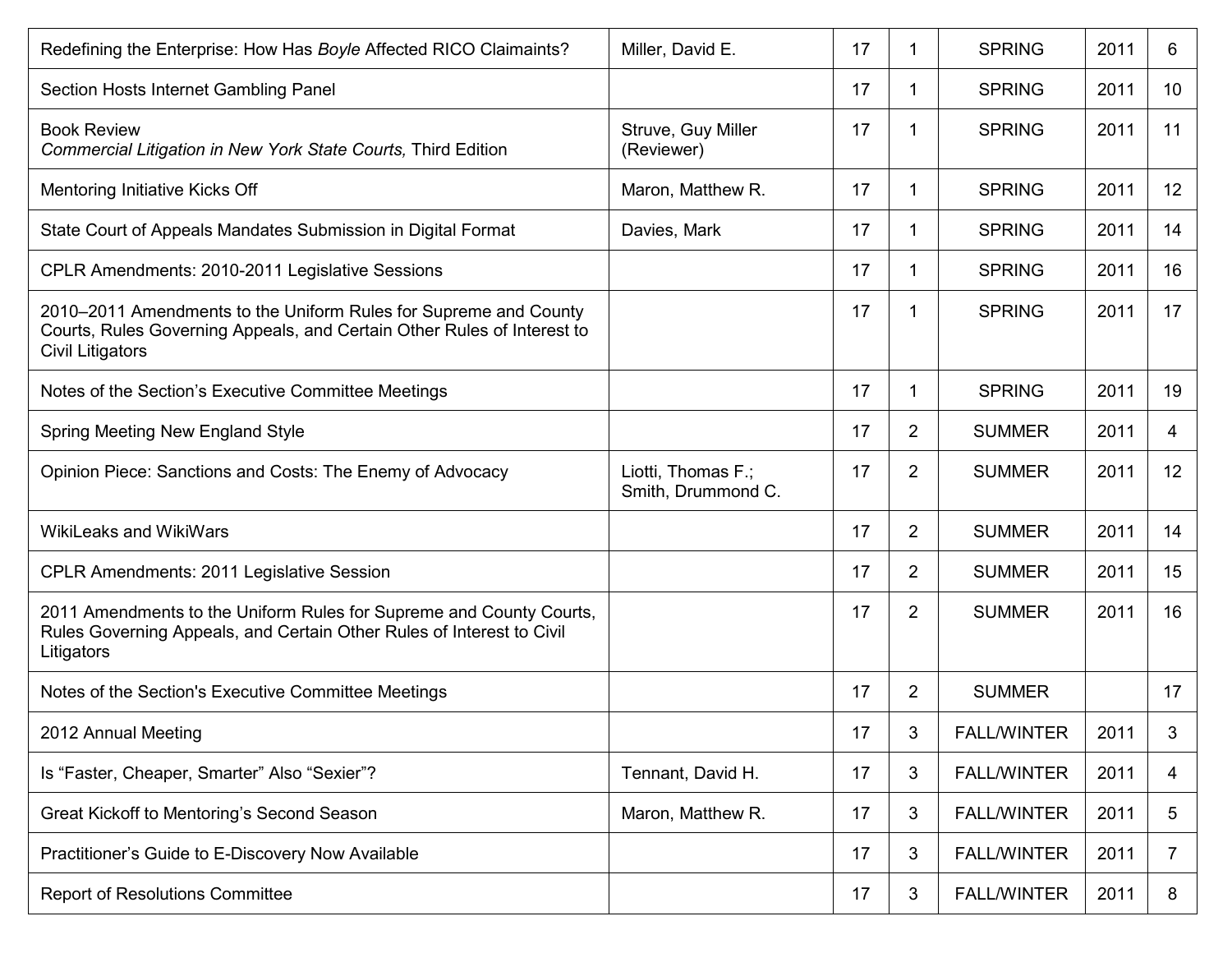| <b>CPLR Amendments: 2011 Legislative Session</b>                                                                                                                                               |                     | 17 | 3              | <b>FALL/WINTER</b> | 2011 | 9  |
|------------------------------------------------------------------------------------------------------------------------------------------------------------------------------------------------|---------------------|----|----------------|--------------------|------|----|
| 2011 Amendments to the Uniform Rules for Supreme and County Courts,<br>Rules Governing Appeals, and Certain Other Rules of Interest to Civil<br>Litigators                                     |                     | 17 | 3              | <b>FALL/WINTER</b> | 2011 | 10 |
| Notes of the Section's Executive Committee Meetings                                                                                                                                            |                     | 17 | 3              | <b>FALL/WINTER</b> | 2011 | 11 |
| <b>Annual Meeting 2012</b>                                                                                                                                                                     |                     | 18 | 1              | <b>SPRING</b>      | 2012 | 3  |
| Initial Comments on the US Citizenship and Immigration Service's Notice<br>of Intent to Implement Provisional Waivers of Inadmissibility for Certain<br>Immediate Relatives                    |                     | 18 | 1              | <b>SPRING</b>      | 2012 | 6  |
| High-Tech Outreach by the Commercial and Federal Litigation Section a<br><b>Resounding Success</b>                                                                                             |                     | 18 |                | <b>SPRING</b>      | 2012 | 12 |
| Section Will Feature Program on Diverse General Counsels and Their<br>Perspectives on Career Development within the Legal Department and<br>on business Development Strategies for Law Firms   |                     | 18 | 1              | <b>SPRING</b>      | 2012 | 13 |
| <b>Spring Meeting Announcement</b>                                                                                                                                                             |                     | 18 | -1             | <b>SPRING</b>      | 2012 | 14 |
| Chief Administrative Judge Expands E-Filing Program                                                                                                                                            |                     | 18 | 1              | <b>SPRING</b>      | 2012 | 15 |
| 2012 Amendments to the Uniform Rules for Supreme and County Courts,<br>Rules Governing Appeals, and Certain Other Rules of Interest to Civil<br>Litigators                                     |                     | 18 | 1              | <b>SPRING</b>      | 2012 | 15 |
| <b>CPLR Amendments: 2011 Legislative Session</b>                                                                                                                                               |                     | 18 | 1              | <b>SPRING</b>      | 2012 | 16 |
| Notes of the Section's Executive Committee Meetings                                                                                                                                            |                     | 18 |                | <b>SPRING</b>      | 2012 | 17 |
| Spring Meeting 2012                                                                                                                                                                            |                     | 18 | $\overline{2}$ | <b>SUM/FALL</b>    | 2012 | 5  |
| Affirmative Defenses: Does Iqbal/Twombly's Heightened Pleading<br><b>Standard Apply?</b>                                                                                                       | Arenson, Gregory K. | 18 | $\overline{2}$ | <b>SUM/FALL</b>    | 2012 | 9  |
| The Section Presents Its Sixth Annual "Smooth Moves" CLE Program for<br>Attorneys of Color and Presentation of the Honorable George Bundy<br>Smith Pioneer Award to the Honorable Samuel Green |                     | 18 | $\overline{2}$ | <b>SUM/FALL</b>    | 2012 | 12 |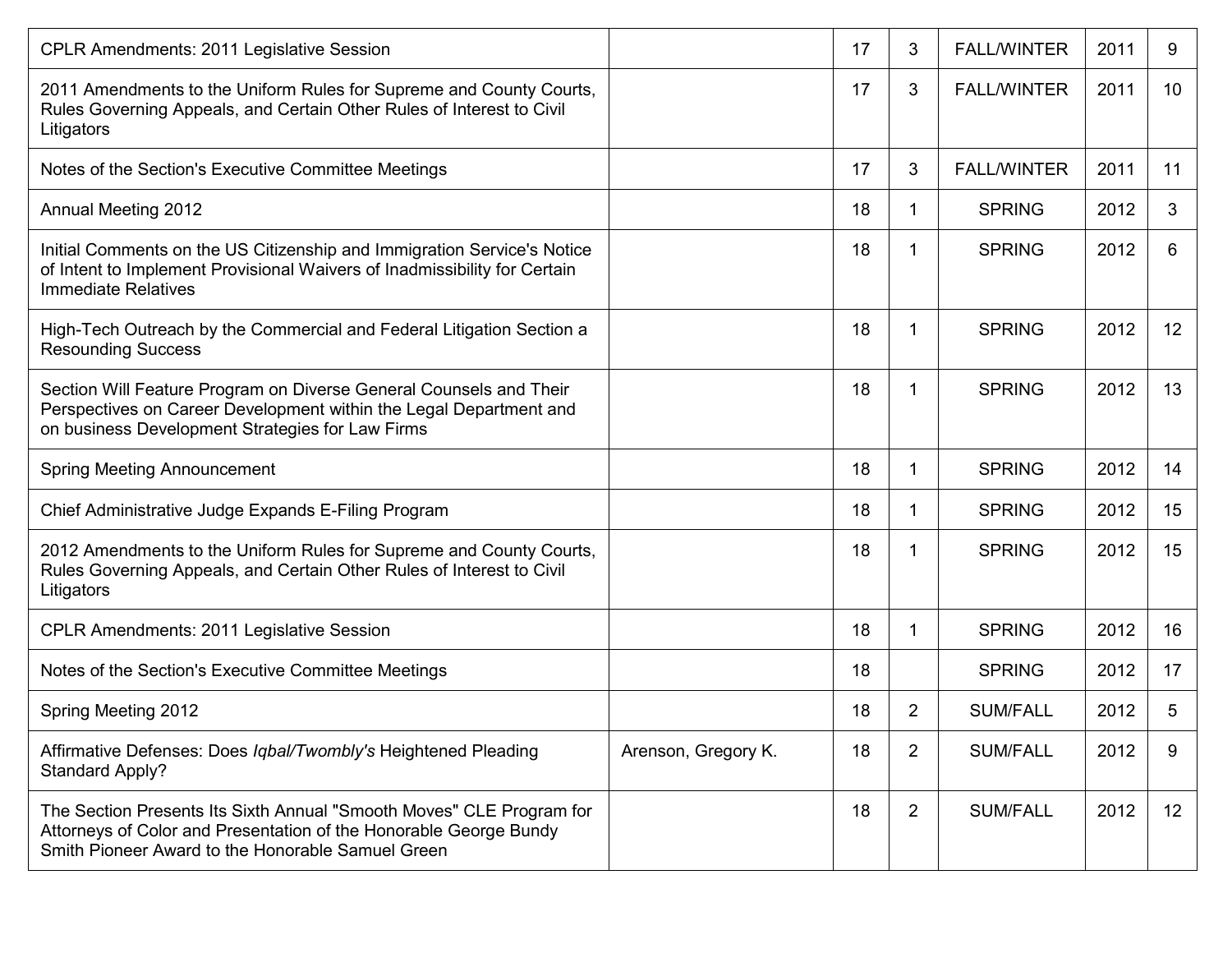| Book Review: Business and Commercial Litigation in Federal Courts,<br><b>Third Edition</b>                                                                                              | Reviewed by Gerald G.<br>Paul | 18 | $\overline{2}$ | <b>SUM/FALL</b> | 2012 | 14             |
|-----------------------------------------------------------------------------------------------------------------------------------------------------------------------------------------|-------------------------------|----|----------------|-----------------|------|----------------|
| Memorandum in Opposition: Commercial and Federal Litigation Section:<br>A. 9953-A, S. 6949                                                                                              |                               | 18 | $\overline{2}$ | <b>SUM/FALL</b> | 2012 | 15             |
| Memorandum in Opposition: Commercial and Federal Litigation Section:<br>A. 7002-C, S. 5798                                                                                              |                               | 18 | $\overline{2}$ | <b>SUM/FALL</b> | 2012 | 17             |
| <b>CPLR Amendments: 2012 Legislative Session</b>                                                                                                                                        |                               | 18 | $\overline{2}$ | <b>SUM/FALL</b> | 2012 | 18             |
| 2012 Amendments to the Uniform Rules for Supreme and County Courts,<br>Rules Governing Appeals, and Certain Other Rules of Interest to Civil<br>Litigators                              |                               | 18 | $\overline{2}$ | <b>SUM/FALL</b> | 2012 | 18             |
| Notes of the Section's Executive Committee Meetings                                                                                                                                     |                               | 18 | $\overline{2}$ | <b>SUM/FALL</b> | 2012 | 19             |
| The Section's New Committee on Legislative and Judicial Initiatives                                                                                                                     |                               | 18 | 3              | <b>WINTER</b>   | 2012 | 5              |
| The Commercial and Federal Litigation Section Collaborates with the<br>Official Committee on Pattern Jury Instructions                                                                  |                               | 18 | 3              | <b>WINTER</b>   | 2012 | 6              |
| Task Force on Commercial Litigation in the 21st Century:<br>Letter to Chief Judge Lippman and Chief Administrative Judge Prudenti<br>from the Commercial and Federal Litigation Section |                               | 18 | 3              | <b>WINTER</b>   | 2012 | $\overline{7}$ |
| The Section's Committee on Arbitration and ADR Welcomes a New Chair                                                                                                                     |                               | 18 | 3              | <b>WINTER</b>   | 2012 | 9              |
| A Call to All Members: The Commercial and Federal Litigation Section's<br><b>Mentoring Program Needs Mentors</b>                                                                        |                               | 18 | 3              | <b>WINTER</b>   | 2012 | 10             |
| Committee Spotlight: Committee on Immigration Litigation                                                                                                                                |                               | 18 | 3              | <b>WINTER</b>   | 2012 | 11             |
| Distinguished Service Award to Justice Bernard J. Fried                                                                                                                                 |                               | 18 | 3              | <b>WINTER</b>   | 2012 | 13             |
| CPLR Amendments: 2012 Legislative Session                                                                                                                                               |                               | 18 | 3              | <b>WINTER</b>   | 2012 | 14             |
| 2012 Amendments to the Uniform Rules for Supreme and County Courts,<br>Rules Governing Appeals, and Certain Other Rules of Interest to Civil<br>Litigators                              |                               | 18 | 3              | <b>WINTER</b>   | 2012 | 14             |
| Notes of the Section's Executive Committee Meetings                                                                                                                                     |                               | 18 | 3              | <b>WINTER</b>   | 2012 | 15             |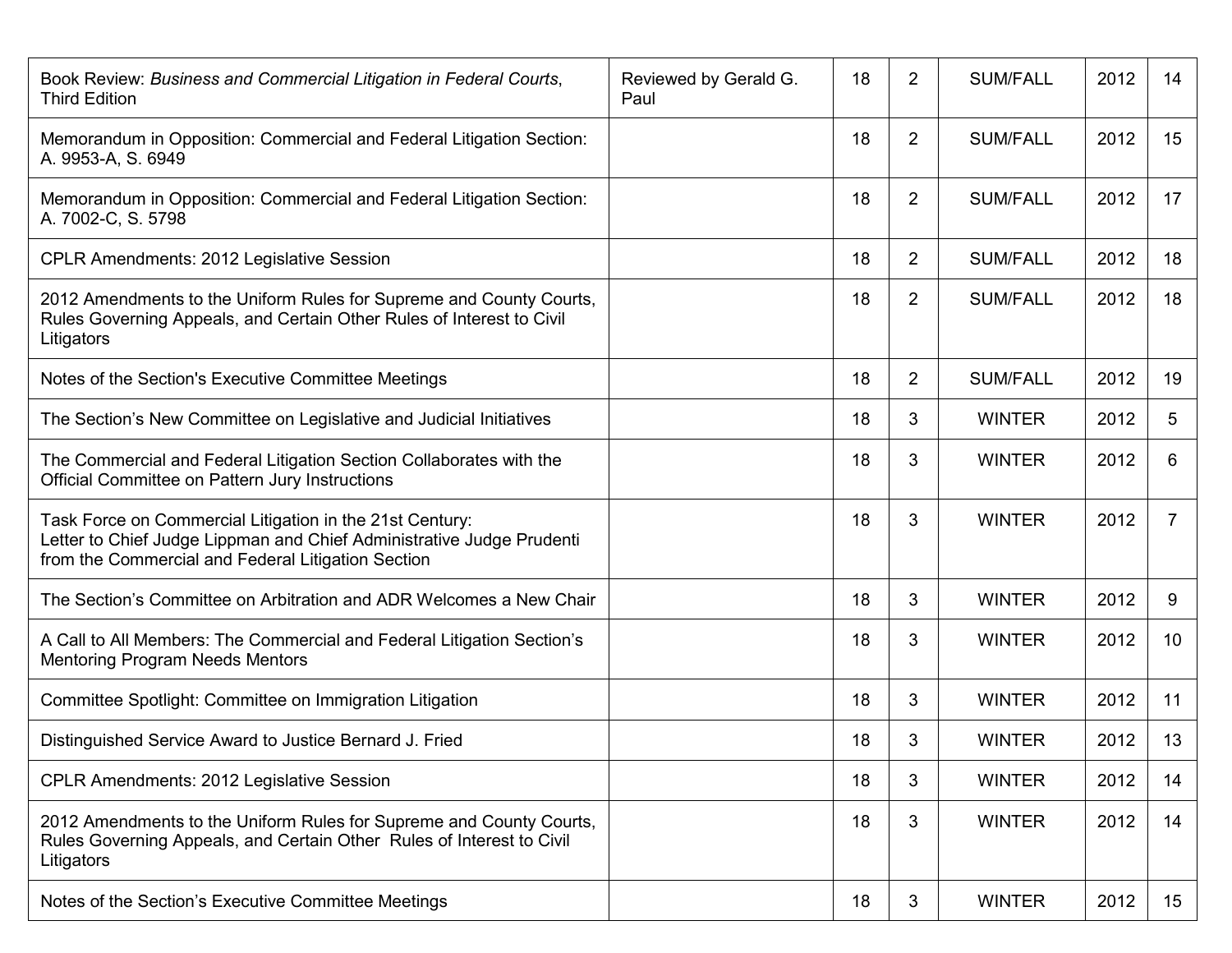| The Section Recommends Revision to Federal Rule of Civil Procedure 5                                                                                                                | Arenson, Gregory K. | 19 | 1              | <b>SPRING</b>   | 2013 | 5  |
|-------------------------------------------------------------------------------------------------------------------------------------------------------------------------------------|---------------------|----|----------------|-----------------|------|----|
| <b>Annual Meeting 2013</b>                                                                                                                                                          | Flebus, Clara       | 19 | 1              | <b>SPRING</b>   | 2013 | 6  |
| Spring Meeting Program                                                                                                                                                              |                     | 19 | 1              | <b>SPRING</b>   | 2013 | 10 |
| Grand Jury Subpoenas for Foreign Documents Produced in Civil<br>Litigation-A New Report of the Antitrust Committee                                                                  | Himes, Jay L.       | 19 | 1              | <b>SPRING</b>   | 2013 | 14 |
| The Section Celebrates New York's Commercial Division and Honors<br>Hon. John A. Michalek                                                                                           | Szymczak, Heath J.  | 19 | 1              | <b>SPRING</b>   | 2013 | 15 |
| Committee Spotlight: The Section's New Committee on Social Media                                                                                                                    |                     | 19 | 1              | <b>SPRING</b>   | 2013 | 16 |
| Court of Appeals Amends Rules of Practice                                                                                                                                           | Davies, Mark        | 19 | 1              | <b>SPRING</b>   | 2013 | 17 |
| <b>CPLR Amendments: 2012 Legislative Session</b>                                                                                                                                    |                     | 19 | 1              | <b>SPRING</b>   | 2013 | 18 |
| 2013 Amendments to the Uniform Rules for Supreme and County Courts,<br>Rules Governing Appeals, and Certain Other Rules of Interest to Civil<br>Litigators                          |                     | 19 | 1              | <b>SPRING</b>   | 2013 | 19 |
| 2012 Amendments to the Uniform Rules for Supreme and County Courts,<br>Rules Governing Appeals, and Certain Other Rules of Interest to Civil<br>Litigators                          |                     | 19 | 1              | <b>SPRING</b>   | 2013 | 20 |
| Notes of the Section's Executive Committee Meetings                                                                                                                                 |                     | 19 | 1              | <b>SPRING</b>   | 2013 | 21 |
| Spring Meeting 2013: From Tomb Raiders to Whistleblowers with<br>Detours for Third-Party Litigation Funding and Procedure in SDNY<br><b>Complex Cases</b>                           | Berman, Mark A.     | 19 | 2              | <b>SUM/FALL</b> | 2013 | 6  |
| Section Presents Its Seventh Annual "Smooth Moves" CLE Program for<br>Attorneys of Color and the<br>Honorable George Bundy Smith Pioneer Award to Esteemed Attorney<br>Ken Standard | Miller, Carla       | 19 | $\overline{2}$ | <b>SUM/FALL</b> | 2013 | 11 |
| Fordham Law Student Receives the New York Bar Foundation's<br>Commercial and Federal Litigation Section Minority Fellowship                                                         |                     | 19 | 2              | <b>SUM/FALL</b> | 2013 | 12 |
| Third-Party Litigation Funding Explored by the Section                                                                                                                              | Wicks, James M.     | 19 | 2              | <b>SUM/FALL</b> | 2013 | 13 |
| CPLR Amendments: 2013 Legislative Session                                                                                                                                           |                     | 19 | 2              | <b>SUM/FALL</b> | 2013 | 14 |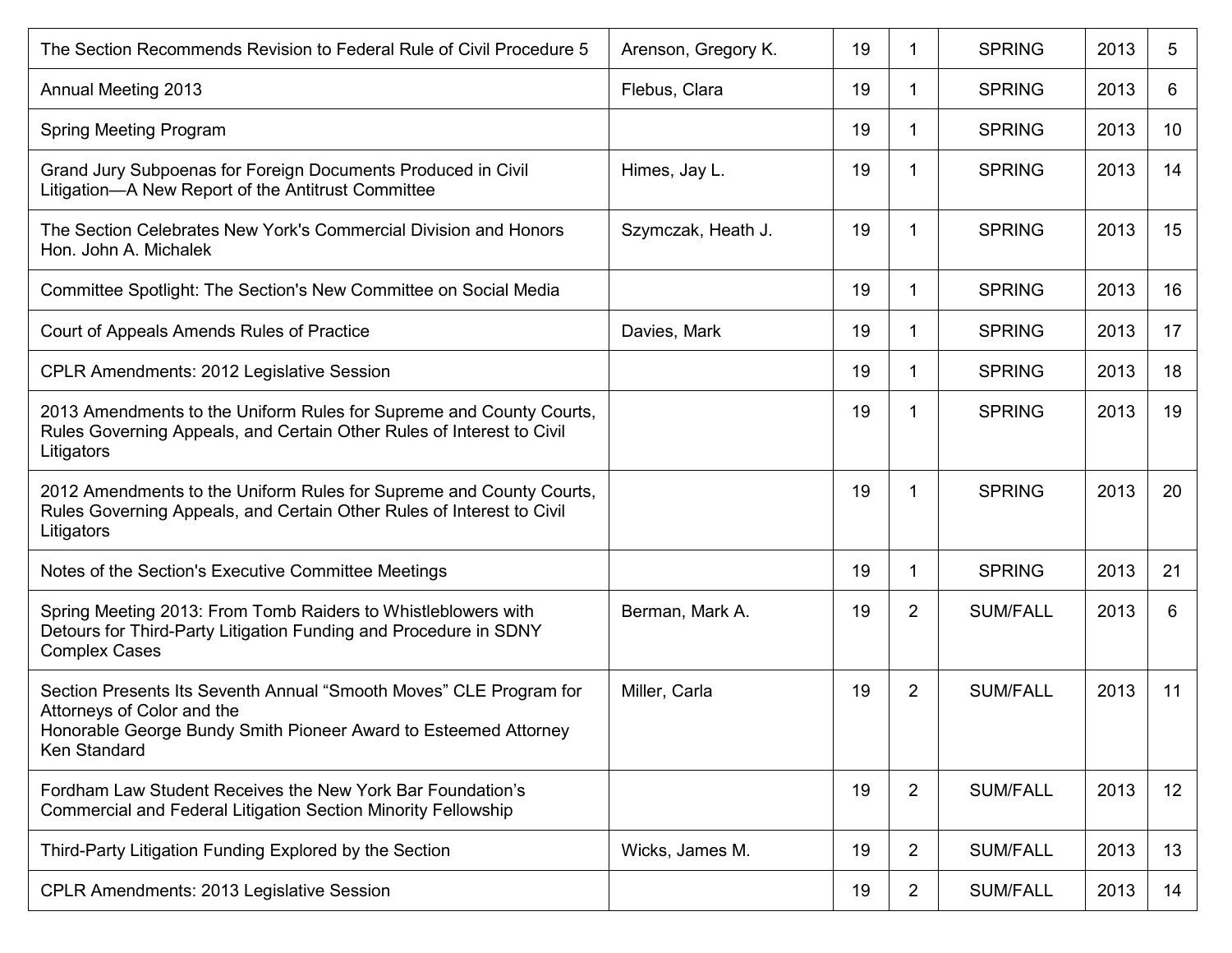| 2013 Amendments to the Uniform Rules for Supreme and County Courts,<br>Rules Governing Appeals, and Certain Other Rules of Interest to Civil<br>Litigators          |                      | 19 | $\overline{2}$ | <b>SUM/FALL</b> | 2013 | 14             |
|---------------------------------------------------------------------------------------------------------------------------------------------------------------------|----------------------|----|----------------|-----------------|------|----------------|
| Notes of the Section's Executive Committee Meetings                                                                                                                 |                      | 19 | $\overline{2}$ | <b>SUM/FALL</b> | 2013 | 16             |
| Former Section Chairs Meet to Discuss Section's Plans and Advise<br>Current Officers for the Coming Year                                                            |                      | 19 | $\overline{2}$ | <b>SUM/FALL</b> | 2013 | 17             |
| 2014 Annual Meeting of the Section                                                                                                                                  | Wicks, James M.      | 19 | 3              | <b>WINTER</b>   | 2013 | 4              |
| 25th Anniversary Celebration!                                                                                                                                       | Hechtkopf, Helene R. | 19 | 3              | <b>WINTER</b>   | 2013 | 5              |
| The Section Reports on Proposed Amendments to Federal Rules and<br>Appendix of Forms                                                                                | Rakower, Michael C.  | 19 | 3              | <b>WINTER</b>   | 2013 | 6              |
| <b>CPLR Amendments: 2013 Legislative Session</b>                                                                                                                    |                      | 19 | 3              | <b>WINTER</b>   | 2013 | 8              |
| 2013 Amendments to the Uniform Rules for Supreme and County Courts,<br>Rules Governing Appeals, and Certain Other Rules of Interest to Civil<br>Litigators          |                      | 19 | 3              | <b>WINTER</b>   | 2013 | 9              |
| International Litigation Committee at Work: Judicial Delegation from<br>Kosovo at the New York Supreme Court                                                        | Flebus, Clara        | 20 | 1              | <b>SPRING</b>   | 2014 | 4              |
| <b>Annual Meeting 2014</b>                                                                                                                                          | Flebus, Clara        | 20 | 1              | <b>SPRING</b>   | 2014 | 6              |
| Remarks of Chief Judge William M. Skretny                                                                                                                           |                      | 20 | 1              | <b>SPRING</b>   | 2014 | 11             |
| <b>CPLR Amendments: 2013 Legislative Session</b>                                                                                                                    |                      | 20 | 1              | <b>SPRING</b>   | 2014 | 14             |
| 2013 and 2014 Amendments to the Uniform Rules for Supreme and<br>County Courts, Rules Governing Appeals, and Certain Other Rules of<br>Interest to Civil Litigators |                      | 20 | 1              | <b>SPRING</b>   | 2014 | 15             |
| Notes of the Section's Executive Committee Meetings                                                                                                                 |                      | 20 | 1              | <b>SPRING</b>   | 2014 | 17             |
| The Spring Meeting                                                                                                                                                  |                      | 20 | $\overline{2}$ | <b>SUM/FALL</b> | 2014 | 5              |
| Spring Meeting: Is a Complex Commercial Appeal Different from All<br>Others? The View from the Appellate Bench                                                      | Grodin, Jaclyn H.    | 20 | $\overline{2}$ | <b>SUM/FALL</b> | 2014 | $\overline{7}$ |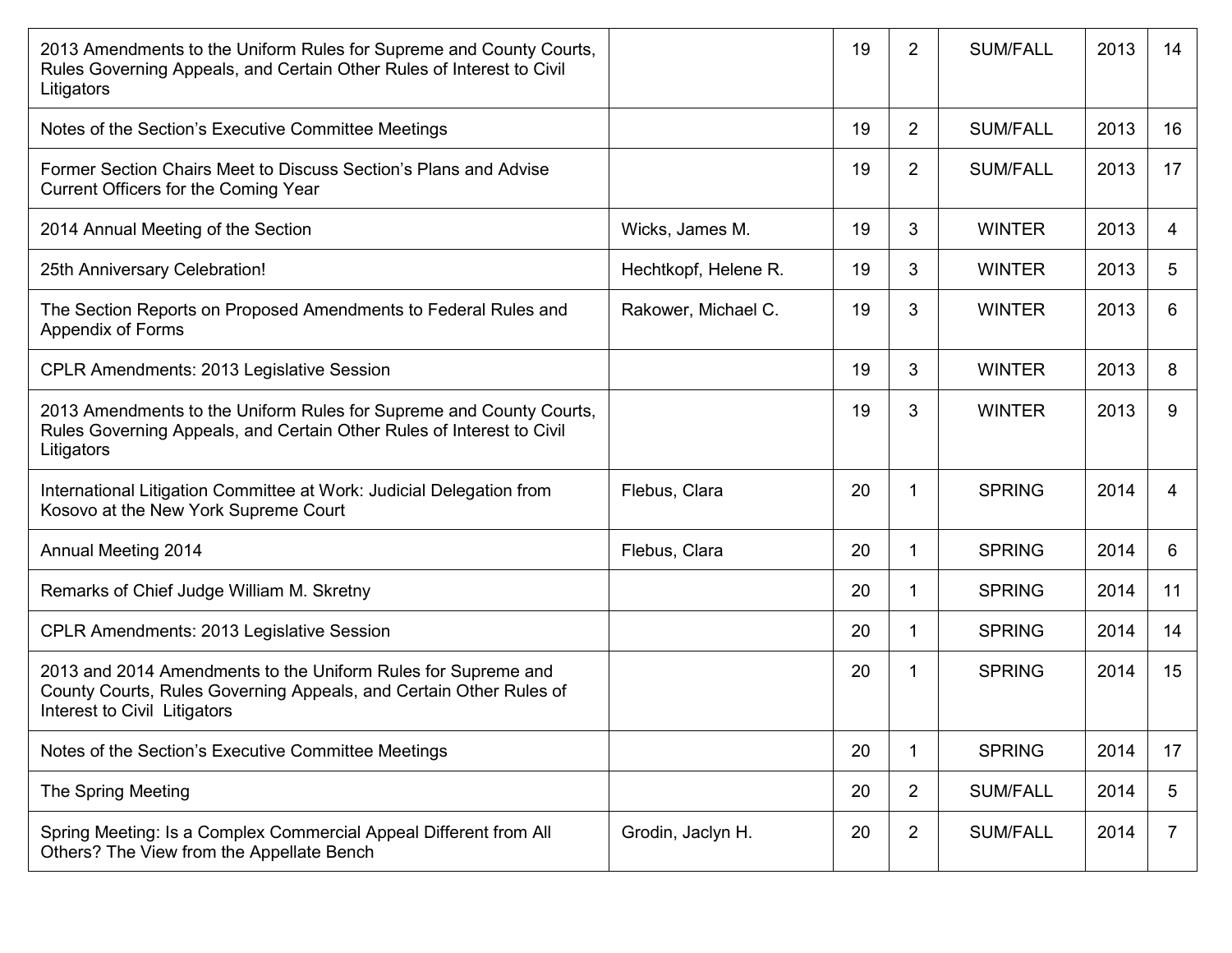| Spring Meeting: PRISM, Snowden and the NSA—National Security<br>Litigation in the Digital Age                                                                                                  | Pizzi, Peter J.;<br>DeMarco, Joseph | 20 | $\overline{2}$ | <b>SUM/FALL</b> | 2014 | 9  |
|------------------------------------------------------------------------------------------------------------------------------------------------------------------------------------------------|-------------------------------------|----|----------------|-----------------|------|----|
| Spring Meeting: Ethical Issues in the Investigation of Commercial<br>Lawsuits                                                                                                                  | Harwood, Tony                       | 20 | $\overline{2}$ | <b>SUM/FALL</b> | 2014 | 11 |
| Spring Meeting: Alternative DISCOVERY Resolution                                                                                                                                               | Bennett, Steven                     | 20 | $\overline{2}$ | <b>SUM/FALL</b> | 2014 | 13 |
| <b>Spring Meeting: Expert Witnesses</b>                                                                                                                                                        |                                     | 20 | $\overline{2}$ | <b>SUM/FALL</b> | 2014 | 14 |
| Update: Committee on Social Media                                                                                                                                                              |                                     | 20 | $\overline{2}$ | <b>SUM/FALL</b> | 2014 | 16 |
| Update: Committee on the Commercial Division                                                                                                                                                   |                                     | 20 | $\overline{2}$ | <b>SUM/FALL</b> | 2014 | 18 |
| Update: Committee on Arbitration and ADR                                                                                                                                                       |                                     | 20 | $\overline{2}$ | <b>SUM/FALL</b> | 2014 | 19 |
| Changing Landscape of International Arbitration in New York                                                                                                                                    | Flebus, Clara                       | 20 | $\overline{2}$ | <b>SUM/FALL</b> | 2014 | 20 |
| Section Presents the Eighth Annual "Smooth Moves" CLE Program for<br>Attorneys of Color and Bestows the Honorable George Bundy Smith<br>Pioneer Award on Esteemed Attorney Kay Crawford Murray |                                     | 20 | 2              | <b>SUM/FALL</b> | 2014 | 21 |
| Acceptance Remarks by Kay Crawford Murray Upon Receipt of the Hon.<br>George Bundy Smith Pioneer Award, Smooth Moves 2014                                                                      |                                     | 20 | $\overline{2}$ | <b>SUM/FALL</b> | 2014 | 22 |
| Update: Committee on Bankruptcy Litigation                                                                                                                                                     |                                     | 20 | $\overline{2}$ | <b>SUM/FALL</b> | 2014 | 23 |
| Chief Judge Lippman's Vision Coming to Life                                                                                                                                                    | Smithwick, Rebecca C.               | 20 | $\overline{2}$ | <b>SUM/FALL</b> | 2014 | 24 |
| <b>Commercial Litigation Academy</b>                                                                                                                                                           | Smith, Kevin J.                     | 20 | $\overline{2}$ | <b>SUM/FALL</b> | 2014 | 27 |
| <b>CPRL Amendments: 2014 Legislative Session</b>                                                                                                                                               |                                     | 20 | $\overline{2}$ | <b>SUM/FALL</b> | 2014 | 29 |
| 2014 Amendments to the Uniform Rules for Supreme and County Courts,<br>Rules Governing Appeals, and Certain Other Rules of Interest to Civil<br>Litigators                                     |                                     | 20 | $\overline{2}$ | <b>SUM/FALL</b> | 2014 | 29 |
| Notes of the Section's Executive Committee Meetings                                                                                                                                            |                                     | 20 | $\overline{2}$ | <b>SUM/FALL</b> | 2014 | 30 |
| Practice Before the New York State Supreme Court: Revisiting the<br><b>Uniform Rules</b>                                                                                                       | Katz, Mitchell J.                   | 20 | 3              | <b>WINTER</b>   | 2014 | 4  |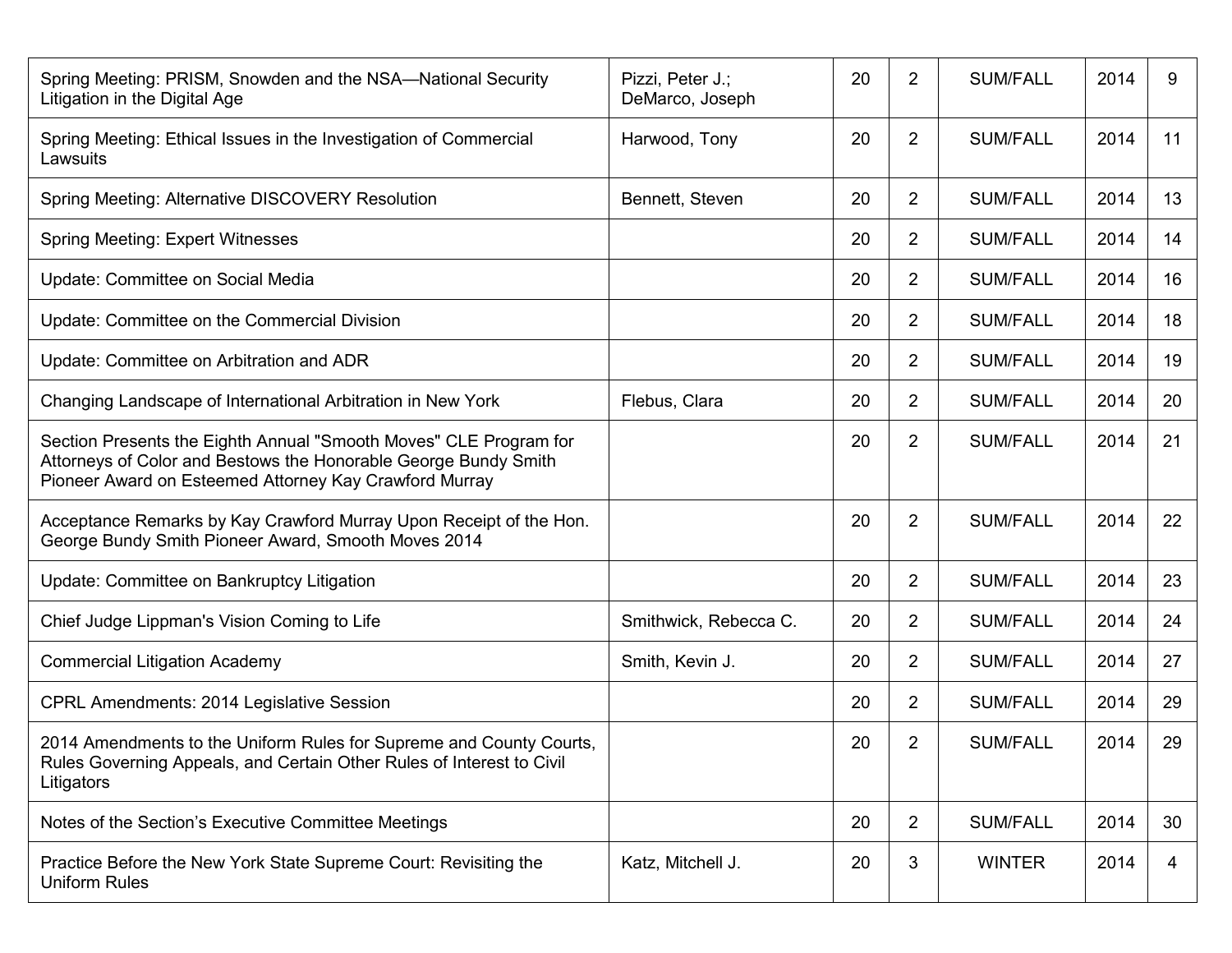| <b>Bankruptcy Litigation Committee Practice Update</b>                                                                                                                                         | Tabachnik, Douglas T.                                      | 20 | 3 | <b>WINTER</b> | 2014 | 5              |
|------------------------------------------------------------------------------------------------------------------------------------------------------------------------------------------------|------------------------------------------------------------|----|---|---------------|------|----------------|
| Internet and IP Litigation Committee Practice Update: Federal Trade<br>Secret Legislation Moves Forward                                                                                        | Szymczak, Heath J.;<br>Hoppe, Bradley A.                   | 20 | 3 | <b>WINTER</b> | 2014 | $\overline{7}$ |
| <b>Antitrust Litigation Committee</b>                                                                                                                                                          | Himes, Jay L;<br>Aidan Synnott                             | 20 | 3 | <b>WINTER</b> | 2014 | 8              |
| Social Media Committee Update: Com Fed CLE Upstate Highlights<br>Social Media Legal Expertise in Rochester and Buffalo                                                                         | Berman, Mark A.                                            | 20 | 3 | <b>WINTER</b> | 2014 | 9              |
| <b>Ethics Committee Update</b>                                                                                                                                                                 | Harwood, Anthony J.;<br>Wicks, James M.                    | 20 | 3 | <b>WINTER</b> | 2014 | 11             |
| Chief Judge Lippman's Vision Coming to Life-The Next Installment                                                                                                                               | Smithwick, Rebecca C.                                      | 20 | 3 | <b>WINTER</b> | 2014 | 12             |
| International Litigation Committee Update                                                                                                                                                      | Flebus, Clara;<br>Semaya, Ted G.                           | 20 | 3 | <b>WINTER</b> | 2014 | 15             |
| Suffolk County Bar Association Forms Committee on the Commercial<br><b>Division</b>                                                                                                            | Emerson, Elizabeth<br>Hazlitt, JSC;<br>Besunder, Harvey B. | 20 | 3 | <b>WINTER</b> | 2014 | 17             |
| Securities Litigation and Arbitration Committee Update                                                                                                                                         | Hochman, Jonathan L.                                       | 20 | 3 | <b>WINTER</b> | 2014 | 18             |
| White Collar Criminal Litigation Update                                                                                                                                                        | Barr, Evan T.                                              | 20 | 3 | <b>WINTER</b> | 2014 | 20             |
| E-Discovery Committee Update: Judge Scheindlin and Magistrate Judge<br>Francis Headline a NYSBA Program on the Federal Rules Amendments,<br>Cyber-Security and the Role of E-Discovery Counsel | Boland, Constance M.;<br>Cohen, Adam I.                    | 20 | 3 | <b>WINTER</b> | 2014 | 21             |
| Hedge Fund and Capital Markets Litigation Committee Update                                                                                                                                     | Nagin, Benjamin R.;<br>Ascher, Stephen L.                  | 20 | 3 | <b>WINTER</b> | 2014 | 22             |
| Meet the District Leaders                                                                                                                                                                      |                                                            | 20 | 3 | <b>WINTER</b> | 2014 | 23             |
| <b>CPLR Amendments: 2014 Legislative Session</b>                                                                                                                                               |                                                            | 20 | 3 | <b>WINTER</b> | 2014 | 24             |
| 2014 Amendments to the Uniform Rules for Supreme and County Courts,<br>Rules Governing Appeals, and Certain Other Rules of Interest to Civil<br>Litigators                                     |                                                            | 20 | 3 | <b>WINTER</b> | 2014 | 24             |
| Notes of the Section's Executive Committee Meetings                                                                                                                                            |                                                            | 20 | 3 | <b>WINTER</b> | 2014 | 25             |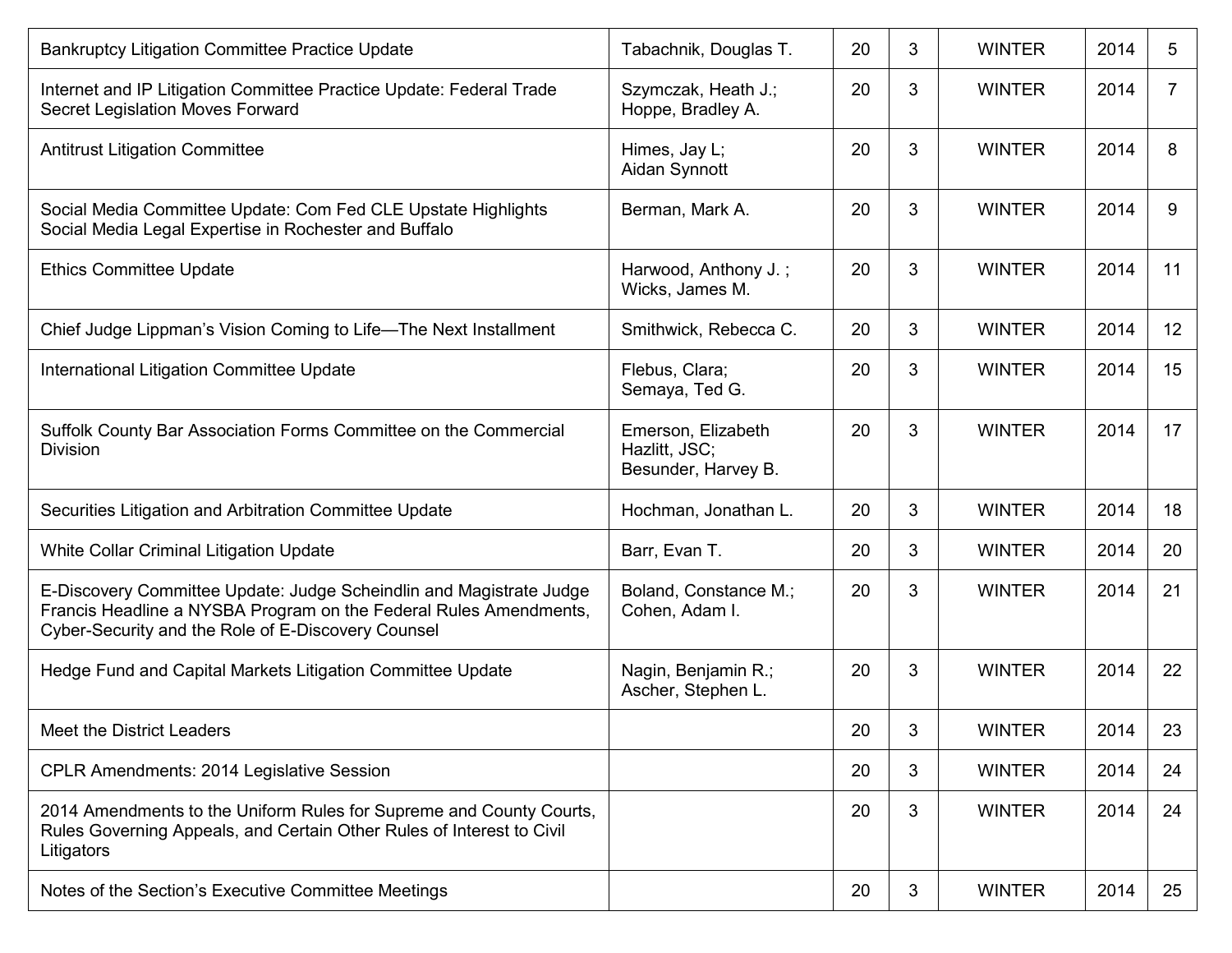| Internet and Intellectual Property Litigation Committee Presents a Panel<br>of Luminaries on the Present State of Data Breach Litigation                             | Pizzi, Peter J.                             | 21 | 1              | <b>SPRING</b>   | 2015 | 6               |
|----------------------------------------------------------------------------------------------------------------------------------------------------------------------|---------------------------------------------|----|----------------|-----------------|------|-----------------|
| Hedge Fund and Capital Markets Litigation Committee Presents Panel<br>on Complex Financial Transactions at Trial                                                     | Nagin, Benjamin R.                          | 21 | 1              | <b>SPRING</b>   | 2015 | 7               |
| Chief Judge Lippman's Vision Coming to Life-The Next Third<br>Installment                                                                                            | Smithwick, Rebecca C.                       | 21 | 1              | <b>SPRING</b>   | 2015 | 9               |
| United States District Court Judge Mae D'Agostino Offers Insights and<br>Advice at Commercial and Federal Litigation Section's Executive<br><b>Committee Meeting</b> | Shufelt, Jennie L.                          | 21 | -1             | <b>SPRING</b>   | 2015 | 13              |
| Meet the New District Leaders                                                                                                                                        |                                             | 21 | 1              | <b>SPRING</b>   | 2015 | 14              |
| Bankruptcy Litigation Committee Practice Update: Rights of Trademark<br>Licensees in Bankruptcy-The Sequel                                                           | Tabachnik, Douglas T.                       | 21 | 1              | <b>SPRING</b>   | 2015 | 15              |
| <b>Corporate Litigation Counsel Committee Update</b>                                                                                                                 | Giuffran, Robert J., Jr.,<br>Leahy, Michael | 21 | 1              | <b>SPRING</b>   | 2015 | 17              |
| Drafting a Comprehensive Arbitration Clause and Judicial Intervention in<br>the Arbitral Process                                                                     | Flebus, Clara                               | 21 | 1              | <b>SPRING</b>   | 2015 | 18              |
| <b>CPLR Amendments: 2014 Legislative Session</b>                                                                                                                     |                                             | 21 | 1              | <b>SPRING</b>   | 2015 | 21              |
| 2014 Amendments to the Uniform Rules for Supreme and County Courts,<br>Rules Governing Appeals, and Certain Other Rules of Interest to Civil<br>Litigators           |                                             | 21 | -1             | <b>SPRING</b>   | 2015 | 22              |
| 2015 Amendments to the Uniform Rules for Supreme and County Courts,<br>Rules Governing Appeals, and the Certain Other Rules of Interest to Civil<br>Litigators       |                                             | 21 | -1             | <b>SPRING</b>   | 2015 | 23              |
| Notes of the Section's Executive Committee Meetings                                                                                                                  |                                             | 21 | 1              | <b>SPRING</b>   | 2015 | 24              |
| The Spring Meeting                                                                                                                                                   |                                             | 21 | $\overline{2}$ | <b>SUM/FALL</b> | 2015 | 5               |
| The Use of Technology in Court                                                                                                                                       | Berman, Mark A.                             | 21 | $\overline{2}$ | <b>SUM/FALL</b> | 2015 | 8               |
| <b>Attorneys' Fees Disputes</b>                                                                                                                                      | Cardello, Michael III                       | 21 | $\overline{2}$ | <b>SUM/FALL</b> | 2015 | 10 <sup>°</sup> |
| <b>Ethically Outsourcing Legal Work</b>                                                                                                                              | Harwood, Anthony                            | 21 | $\overline{2}$ | <b>SUM/FALL</b> | 2015 | 11              |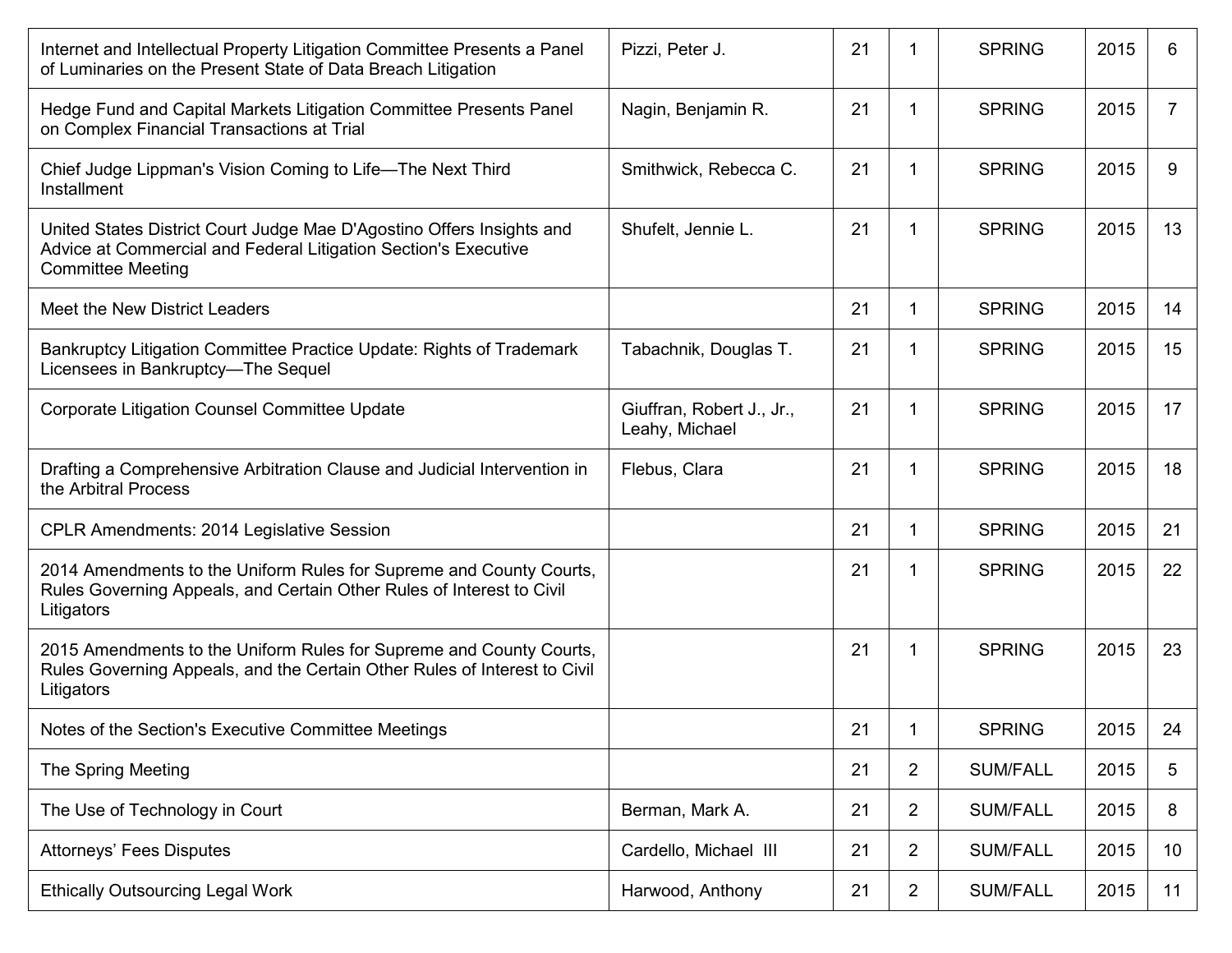| What Lawyers Need to Know to Practice Law in the Social Media Age                                                                                                            | Nissenbaum, Yitzy                        | 21 | $\overline{2}$ | <b>SUM/FALL</b> | 2015 | 13              |
|------------------------------------------------------------------------------------------------------------------------------------------------------------------------------|------------------------------------------|----|----------------|-----------------|------|-----------------|
| Section Presents Ninth Annual "Smooth Moves" CLE Program for<br>Attorneys of Color and Bestows the Honorable George Bundy Smith<br>Pioneer Award on the Honorable Denny Chin | Chang, Sara                              | 21 | $\overline{2}$ | <b>SUM/FALL</b> | 2015 | 14              |
| The Section's District Leaders                                                                                                                                               |                                          | 21 | $\overline{2}$ | <b>SUM/FALL</b> | 2015 | 15              |
| Judge Elizabeth Wolford (WDNY) Speaks to Section Executive<br>Committee Meeting in Rochester                                                                                 | Jacek, Brian J.                          | 21 | $\overline{2}$ | <b>SUM/FALL</b> | 2015 | 16              |
| Meet the Commercial Division Judges of Nassau and Suffolk Counties                                                                                                           | Schlosser, Kevin;<br>Besunder, Harvey B. | 21 | $\overline{2}$ | <b>SUM/FALL</b> | 2015 | 17              |
| <b>CPLR Amendments: 2015 Legislative Session</b>                                                                                                                             |                                          | 21 | $\overline{2}$ | <b>SUM/FALL</b> | 2015 | 19              |
| 2015 Amendments to the Uniform Rules for Supreme and County Courts,<br>Rules Governing Appeals, and Certain Other Rules of Interest to Civil<br>Litigators                   |                                          | 21 | $\overline{2}$ | <b>SUM/FALL</b> | 2015 | 19              |
| Notes of the Section's Executive Committee Meetings                                                                                                                          |                                          | 21 | $\overline{2}$ | <b>SUM/FALL</b> | 2015 | 20              |
| The Commercial and Federal Litigation Section Makes Stop in Jamaica<br>to Discuss Impact of New Commercial Division Rules on Queens County<br>Bar                            | Donovan, Matthew D.                      | 21 | 3              | <b>WINTER</b>   | 2015 | 3               |
| Westchester County Commercial Division Justices Discuss Amendments<br>to Commercial Division Rules                                                                           | Rockett, Courtney R.                     | 21 | 3              | <b>WINTER</b>   | 2015 | 4               |
| Onondaga County Bench-Bar Forum                                                                                                                                              | Fellows, Jonathan                        | 21 | 3              | <b>WINTER</b>   | 2015 | 5               |
| Preparing for Successful Mediations: A Guide for Litigators                                                                                                                  | Weil, Richard S.                         | 21 | 3              | <b>WINTER</b>   | 2015 | 6               |
| The Section's District Leaders                                                                                                                                               |                                          | 21 | 3              | <b>WINTER</b>   | 2015 | 9               |
| <b>CPLR Amendments: 2015 Legislative Session</b>                                                                                                                             |                                          | 21 | 3              | <b>WINTER</b>   | 2015 | 10 <sup>°</sup> |
| 2015 Amendments to the Uniform Rules for Supreme and County Courts,<br>Rules Governing Appeals, and Certain Other Rules of Interest to Civil<br>Litigators                   |                                          | 21 | 3              | <b>WINTER</b>   | 2015 | 10 <sup>°</sup> |
| Notes of the Section's Executive Committee Meeting                                                                                                                           |                                          | 21 | 3              | <b>WINTER</b>   | 2015 | 12 <sup>°</sup> |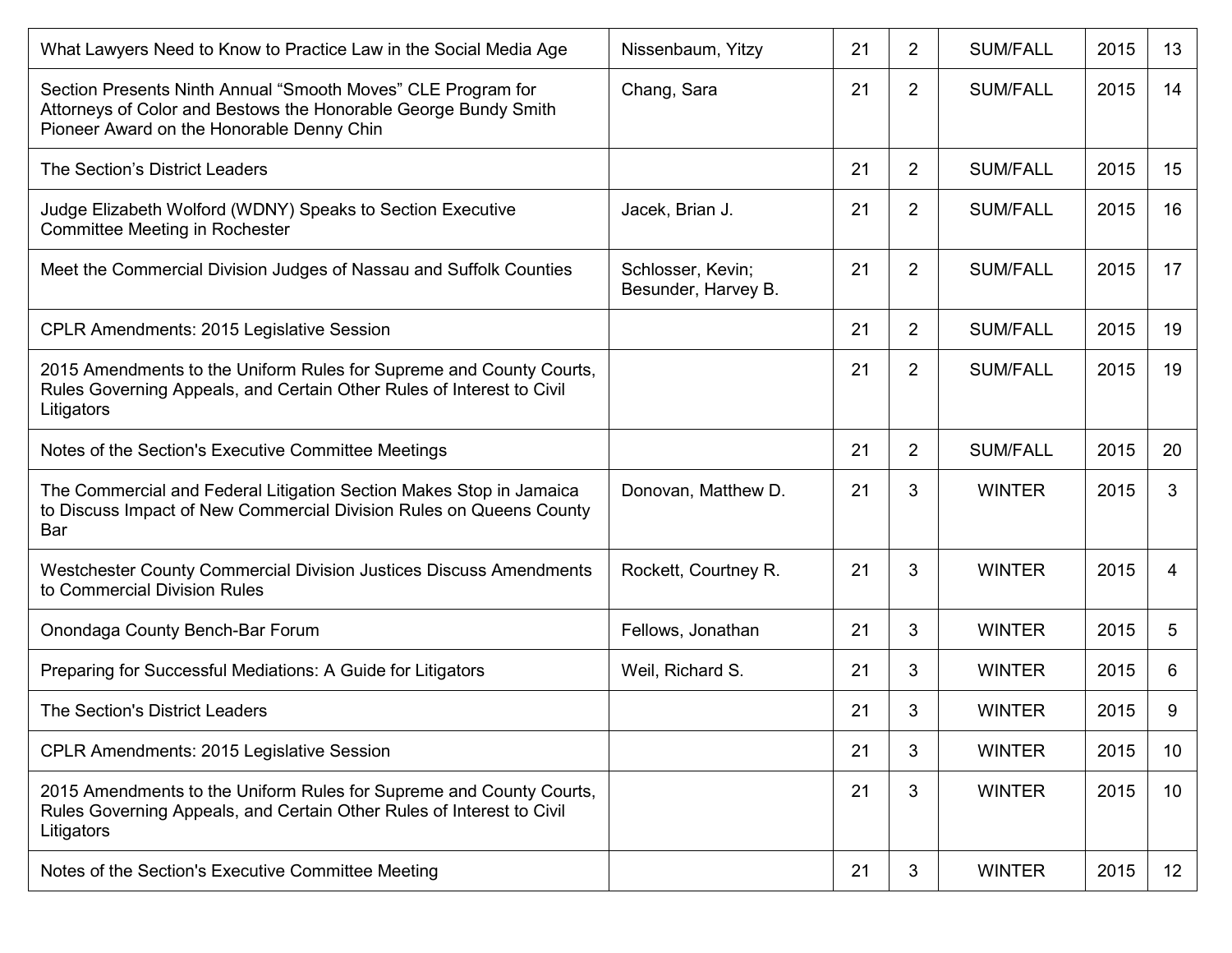| Annual Meeting: What Psychology Teaches Us About Juror Decision<br>Making-Tell Stories and Talk About Damages                                              | Howe, Julie, P.h.D.;<br>Waites, Richard J.D.;<br>Ph.D.; Hans, Valerie,<br>Ph.D. | 22 |    | <b>SPRING</b> | 2016 | 3              |
|------------------------------------------------------------------------------------------------------------------------------------------------------------|---------------------------------------------------------------------------------|----|----|---------------|------|----------------|
| Annual Meeting: The Message Was Empowerment                                                                                                                | Wachtler, Lauren J.                                                             | 22 | -1 | <b>SPRING</b> | 2016 | 6              |
| Annual Meeting: Commercial Litigation in New York-Choosing Between<br><b>State and Federal Courts</b>                                                      | Driscoll, Timothy S.                                                            | 22 | 1  | <b>SPRING</b> | 2016 | $\overline{7}$ |
| Annual Meeting: Introductory Speech for Judge Sheila Abdus-Salaam:<br>Stanley H. Fuld Award                                                                | Zauderer, Mark C.                                                               | 22 | 1  | <b>SPRING</b> | 2016 | 9              |
| Annual Meeting: Remarks of Hon. Sheila Abdus-Salaam Upon Accepting<br>the Stanley H. Fuld Award                                                            |                                                                                 | 22 | -1 | <b>SPRING</b> | 2016 | 11             |
| Annual Meeting: Section Is Highlighted in This Year's Presidential<br>Summit                                                                               | Berman, Mark A.                                                                 | 22 |    | <b>SPRING</b> | 2016 | 13             |
| Chief Judge Lippman's Vision Coming to Life-The Third Fourth<br>Installment                                                                                | Smithwick, Rebecca C.                                                           | 22 | -1 | <b>SPRING</b> | 2016 | 14             |
| 8th Judicial District Commercial Division Bench-Bar Forum                                                                                                  | Lafferty, Riane                                                                 | 22 | -1 | <b>SPRING</b> | 2016 | 18             |
| Book Review: Commercial Litigation in New York State Courts                                                                                                | Struve, Guy Miller<br>(Reviewer)                                                | 22 | 1  | <b>SPRING</b> | 2016 | 20             |
| Judge Platkin and Local Practitioners Discuss Amendments to the<br><b>Commercial Division Rules at Bench-Bar Forum</b>                                     | Dougherty, Joseph M.                                                            | 22 | 1  | <b>SPRING</b> | 2016 | 21             |
| Report of the Commercial and Federal Litigation Section:<br>Use of Expert Affidavits in Summary Judgment Motions                                           |                                                                                 | 22 | -1 | <b>SPRING</b> | 2016 | 22             |
| Supreme Court Commercial Division Celebrates 20 Years                                                                                                      | Jones, Nora A.                                                                  | 22 | -1 | <b>SPRING</b> | 2016 | 23             |
| Judicial Institute Reception                                                                                                                               |                                                                                 | 22 |    | <b>SPRING</b> | 2016 | 25             |
| CPLR Amendments: 2015 Legislative Session                                                                                                                  |                                                                                 | 22 | -1 | <b>SPRING</b> | 2016 | 26             |
| 2015 Amendments to the Uniform Rules for Supreme and County Courts,<br>Rules Governing Appeals, and Certain Other Rules of Interest to Civil<br>Litigators |                                                                                 | 22 | -1 | <b>SPRING</b> | 2016 | 27             |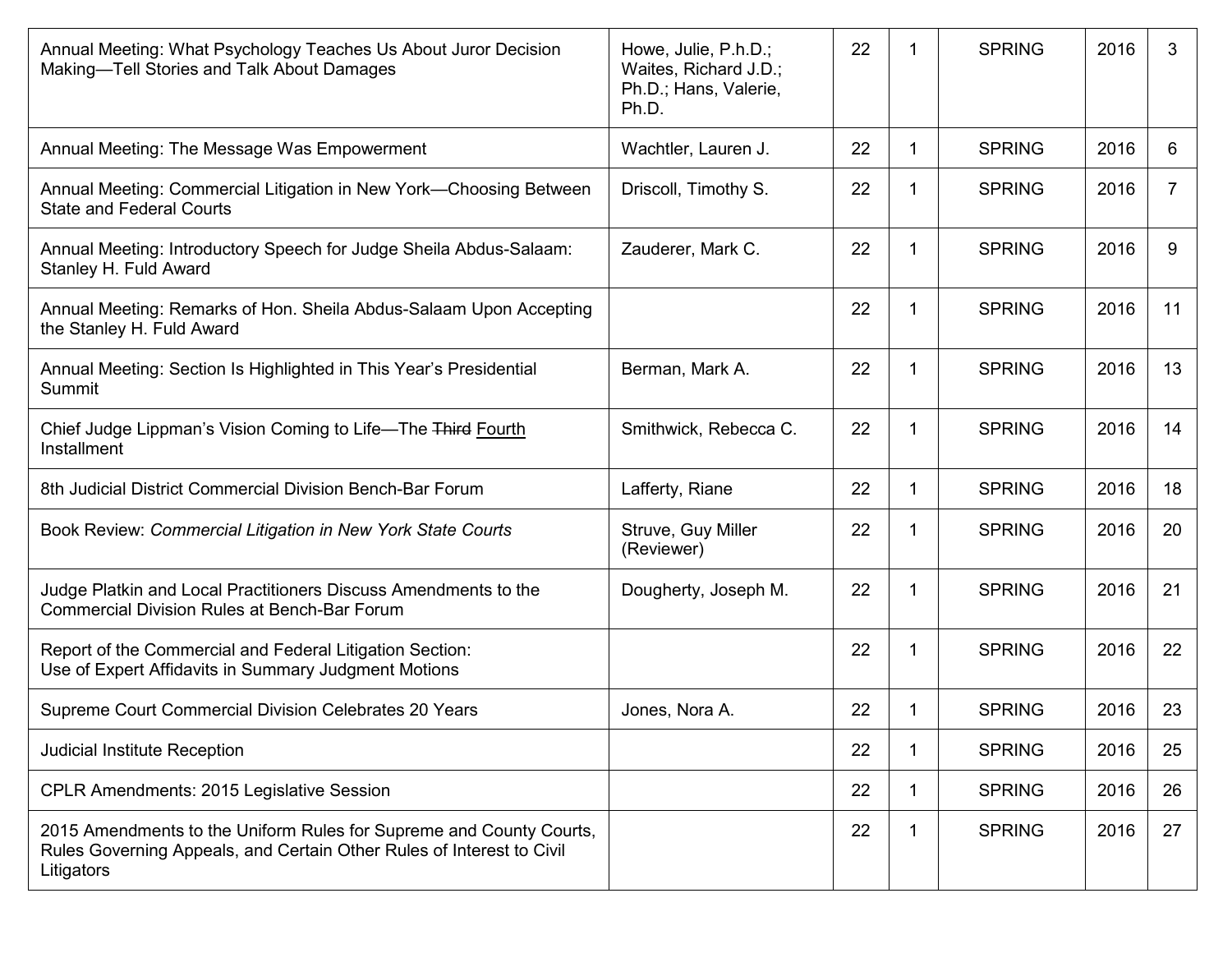| 2016 Amendments to the Uniform Rules for Supreme and County Courts,<br>Rules Governing Appeals, and Certain Other Rules of Interest to Civil<br>Litigators                              |                       | 22 | 1              | <b>SPRING</b> | 2016 | 28 |
|-----------------------------------------------------------------------------------------------------------------------------------------------------------------------------------------|-----------------------|----|----------------|---------------|------|----|
| Notes of the Section's Executive Committee Meeting                                                                                                                                      |                       | 22 | 1              | <b>SPRING</b> | 2016 | 29 |
| The Section's District Leaders                                                                                                                                                          |                       | 22 | 1.             | <b>SPRING</b> | 2016 | 29 |
| Our Spring Meeting in Cooperstown                                                                                                                                                       | Sinclair, Jamie       | 22 | $\overline{2}$ | <b>SUMMER</b> | 2016 | 7  |
| The Antitrust Exemption for Baseball                                                                                                                                                    | Himes, Jay L.         | 22 | $\overline{2}$ | <b>SUMMER</b> | 2016 | 9  |
| Spring Meeting: Social Media and Its Effect on the Jury System                                                                                                                          | Smithwick, Rebecca C. | 22 | $\overline{2}$ | <b>SUMMER</b> | 2016 | 10 |
| Mediation: Tough Strategic Call                                                                                                                                                         | Freedman, Helen E.    | 22 | $\overline{2}$ | <b>SUMMER</b> | 2016 | 12 |
| Recap of Panel: Proportionate and Cost-Efficient eDiscovery: An<br>Oxymoron?                                                                                                            | Grossman, Maura R.    | 22 | $\overline{2}$ | <b>SUMMER</b> | 2016 | 13 |
| Introduction by Mark C. Zauderer of Justice Karen K. Peters on Her<br>Receiving the Robert L. Haig Award for Distinguished Public Service                                               |                       | 22 | $\overline{2}$ | <b>SUMMER</b> | 2016 | 15 |
| Remarks of Justice Karen K. Peters on Acceptance of the Robert L. Haig<br>Award                                                                                                         |                       | 22 | $\overline{2}$ | <b>SUMMER</b> | 2016 | 17 |
| Letter of Chief Judge Janet DiFiore on the Award to Justice Karen K.<br>Peters                                                                                                          |                       | 22 | $\overline{2}$ | <b>SUMMER</b> | 2016 | 18 |
| Scenes from the Commercial and Federal Litigation Section Spring<br>Meeting                                                                                                             |                       | 22 | $\overline{2}$ | <b>SUMMER</b> | 2016 | 19 |
| The Section Presents "Smooth Moves: A Decade of Celebrating Diversity,"<br>and Confers the Honorable George Bundy Smith "Pioneer Award" on NYC<br>Corporation Counsel Zachary W. Carter | Miller, Carla M.      | 22 | $\overline{2}$ | <b>SUMMER</b> | 2016 | 23 |
| The Section Hosts a Webinar on the Impact of Recent Amendments to<br>the Federal Rules                                                                                                  | Rakower, Michael C.   | 22 | $\overline{2}$ | <b>SUMMER</b> | 2016 | 25 |
| Section Presents "How-To" Session on Categorical Privilege Logs                                                                                                                         | Cohen, Royce F.       | 22 | $\overline{2}$ | <b>SUMMER</b> | 2016 | 26 |
| The SDNY 225th Anniversary Book                                                                                                                                                         | Flebus, Clara         | 22 | $\overline{2}$ | <b>SUMMER</b> | 2016 | 27 |
| Hedge Fund and Capital Markets Litigation CLEs                                                                                                                                          | Nagin, Benjamin R.    | 22 | $\overline{2}$ | <b>SUMMER</b> | 2016 | 28 |
| Data Security for the New York Litigator: 2016 Law and Practice or How                                                                                                                  | Knouff, Matthew F.    | 22 | $\overline{2}$ | <b>SUMMER</b> | 2016 | 29 |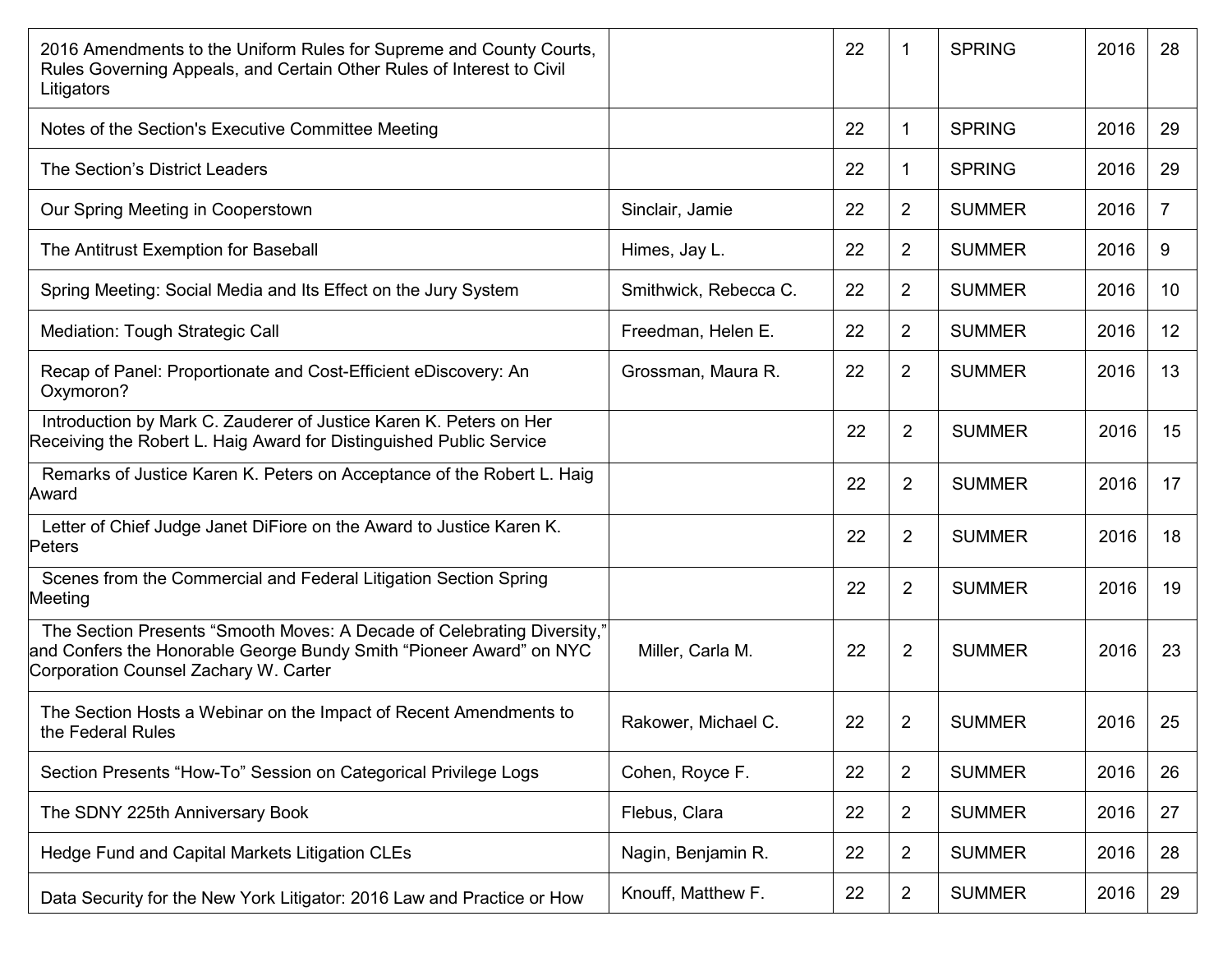| to Maintain Competence in the Face of Constant Threat                                                                                                      |                                      |    |                |               |      |    |
|------------------------------------------------------------------------------------------------------------------------------------------------------------|--------------------------------------|----|----------------|---------------|------|----|
| New York County Bench Bar Commercial Division Program                                                                                                      | Zaur, Isaac B.                       | 22 | $\overline{2}$ | <b>SUMMER</b> | 2016 | 31 |
| Long Island Bench Bar Commercial Division Program                                                                                                          | Kretzing, Laurel R.                  | 22 | $\overline{2}$ | <b>SUMMER</b> | 2016 | 32 |
| Effective Arbitration from the Perspective of Institutional Providers, Counsel,<br>Arbitrators, and the Courts                                             | Flebus, Clara                        | 22 | 2              | <b>SUMMER</b> | 2016 | 33 |
| Update: International Litigation Committee                                                                                                                 | Flebus, Clara                        | 22 | $\overline{2}$ | <b>SUMMER</b> | 2016 | 35 |
| 2016 Amendments to the Uniform Rules for Supreme and County Courts,<br>Rules Governing Appeals, and Certain Other Rules of Interest to Civil<br>Litigators |                                      | 22 | $\overline{2}$ | <b>SUMMER</b> | 2016 | 37 |
| CPLR Amendments: 2016 Legislative Session                                                                                                                  |                                      | 22 | 2              | <b>SUMMER</b> | 2016 | 38 |
| Notes of the Section's Executive Committee Meetings                                                                                                        |                                      | 22 | $\overline{2}$ | <b>SUMMER</b> | 2016 | 39 |
| Female Former Chairs of the Section Are Studying Women's Role in the<br>Courtroom and in ADR                                                               | Scheindlin, Shira A.                 | 22 | 3              | <b>FALL</b>   | 2016 | 6  |
| <b>Judicial Form for Tracking Court Appearances</b>                                                                                                        |                                      | 22 | 3              | <b>FALL</b>   | 2016 | 8  |
| ADR Form for Tracking Appearances in ADR Proceedings                                                                                                       |                                      | 22 | 3              | <b>FALL</b>   | 2016 | 9  |
| Study to Track Female Lead Counsel in NY Courts, Arbitration                                                                                               | Simmons, Christine                   | 22 | 3              | <b>FALL</b>   | 2016 | 10 |
| Exploring Ethics in the Electronic Age: The NYSBA Considers What It<br>Means to Practice Law in the 21st Century                                           | Hedges, Ronald J.                    | 22 | 3              | <b>FALL</b>   | 2016 | 12 |
| Commercial and Federal Litigation Section's Diversity Fellowship                                                                                           | Miller, Carla; Berman, Mark<br>А.    | 22 | 3              | <b>FALL</b>   | 2016 | 13 |
| 2016 Commercial and Federal Litigation Diversity Fellowship: An Invaluable<br>Summer Experience                                                            | Isaac, Simonne                       | 22 | 3              | <b>FALL</b>   | 2016 | 14 |
| <b>White Collar Criminal Litigation Update</b>                                                                                                             | Barr, Evan T.                        | 22 | 3              | <b>FALL</b>   | 2016 | 15 |
| <b>Ethics and Professionalism Committee</b>                                                                                                                | Sekel, Anne                          | 22 | 3              | <b>FALL</b>   | 2016 | 16 |
| Activities of the Committee on Arbitration and ADR                                                                                                         | Zaino, Jeffrey T.                    | 22 | 3              | <b>FALL</b>   | 2016 | 17 |
| <b>CPLR Committee Update</b>                                                                                                                               |                                      | 22 | 3              | <b>FALL</b>   | 2016 | 17 |
| Securities Litigation and Arbitration Committee                                                                                                            | Yellen, James; Beha, II,<br>James J. | 22 | 3              | <b>FALL</b>   | 2016 | 18 |
| Section Members Again Meet With and Inspire Law Students                                                                                                   | Wadler, Barry A.                     | 22 | 3              | <b>FALL</b>   | 2016 | 19 |
| Students Meet the Commercial and Federal Litigation Section in Albany                                                                                      | Queenan, John F.                     | 22 | 3              | <b>FALL</b>   | 2016 | 19 |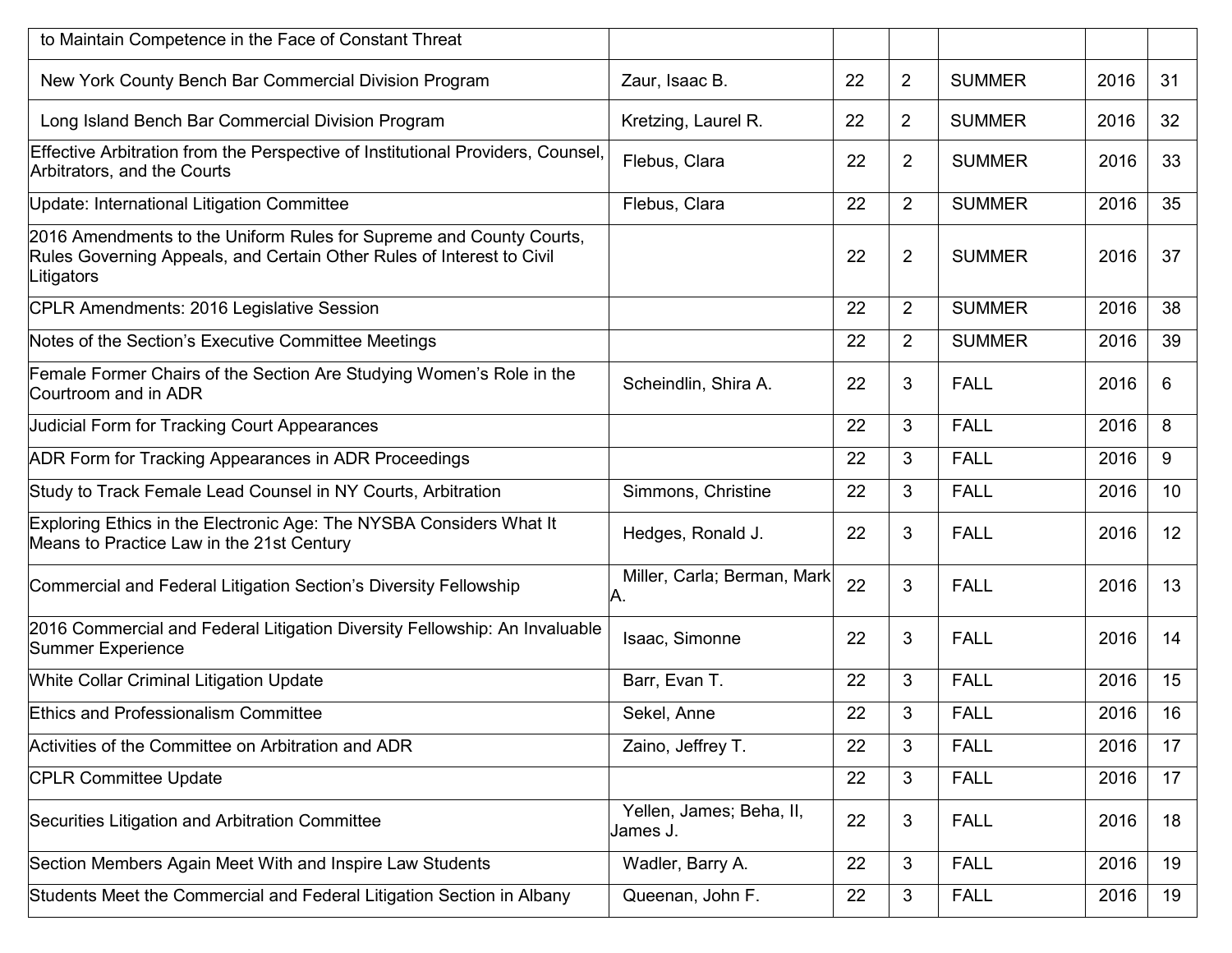| CPLR Amendments: 2016 Legislative Session                                                                                                                                                                         |                       | 22 | 3              | <b>FALL</b>   | 2016 | 21 |
|-------------------------------------------------------------------------------------------------------------------------------------------------------------------------------------------------------------------|-----------------------|----|----------------|---------------|------|----|
| 2016 Amendments to the Uniform Rules for Supreme and County Courts,<br>Rules Governing Appeals, and Certain Other Rules of Interest to Civil<br>Litigators                                                        |                       | 22 | 3              | <b>FALL</b>   | 2016 | 22 |
| Notes of the Section's Executive Committee Meeting                                                                                                                                                                |                       | 22 | $\mathbf{3}$   | <b>FALL</b>   | 2016 | 23 |
| The Section's First Annual Shira A Scheindlin Award for Excellence in the<br>Courtroom                                                                                                                            | Grodin, Jaclyn H.     | 23 | 1              | <b>SPRING</b> | 2017 | 17 |
| The Section Presents Its First Annual Shira A Sheindlin Award for<br>Excellence in the Courtroom and Kicks Off Its Women's Initiative With a<br>Trial Practice CLE Designed to Highlight Women's Courtroom Skills | Miller, Carla M.      | 23 | $\mathbf 1$    | <b>SPRING</b> | 2017 | 19 |
| Women on the Move                                                                                                                                                                                                 | Grande, Ignatius A.   | 23 | $\mathbf 1$    | <b>SPRING</b> | 2017 | 20 |
| The Section's Women's Initiative                                                                                                                                                                                  | Cohen, Carrie H.      | 23 | $\mathbf{1}$   | <b>SPRING</b> | 2017 | 20 |
| Section Partners with JAMS to Present Program on Mediation of<br><b>Employment Disputes</b>                                                                                                                       | Holtzman, Robert N.   | 23 | 1              | <b>SPRING</b> | 2017 | 21 |
| Pre-Argument Conference Program-First Department                                                                                                                                                                  | Freedman, Helen E.    | 23 | $\mathbf{1}$   | <b>SPRING</b> | 2017 | 22 |
| Differences Among Leading ADR Providers                                                                                                                                                                           | Zaino, Jeffrey T.     | 23 | $\mathbf{1}$   | <b>SPRING</b> | 2017 | 28 |
| What Might the Social Media Committee "Post" in 2017?                                                                                                                                                             | Hedges, Ronald J.     | 23 | $\mathbf{1}$   | <b>SPRING</b> | 2017 | 31 |
| Creditors' Rights and Bankruptcy Litigation Committee Presents "In-House<br>Insights in Bankruptcy Litigation"                                                                                                    | Giugliano, Sheryl     | 23 | 1              | <b>SPRING</b> | 2017 | 31 |
| eDiscovery Committee Update                                                                                                                                                                                       | Bennett, Steven C.    | 23 | $\mathbf{1}$   | <b>SPRING</b> | 2017 | 32 |
| Amendments to the Statewide Commercial Division Rules: A Renaissance<br>in Commercial Litigation Practice                                                                                                         | Smithwick, Rebecca C. | 23 | 1              | <b>SPRING</b> | 2017 | 32 |
| Chief Judge Lippman's Vision Coming to Life-The Fourth Fifth Installment                                                                                                                                          | Smithwick, Rebecca C. | 23 | $\mathbf{1}$   | <b>SPRING</b> | 2017 | 33 |
| Securities Litigation and Arbitration Committee Update 36                                                                                                                                                         | Hochman, Jonathan     | 23 | $\mathbf{1}$   | <b>SPRING</b> | 2017 | 36 |
| Section Members Making a Difference, One Law Student at a Time                                                                                                                                                    | Antoniou, Adeline M.  | 23 | $\mathbf 1$    | <b>SPRING</b> | 2017 | 37 |
| Cross-Fertilization of Best Practices Recommendations to Improve<br>Resolution of Commercial Disputes in the Courts and in Arbitration                                                                            | Flebus, Clara         | 23 | $\overline{2}$ | SUMMER/FALL   | 2017 | 6  |
| Lesley Rosenthal, Past Chair of the Commercial and Federal Litigation<br>Section, Receives the 2017 Root/Stimson Award                                                                                            | eavy, Patrick         | 23 | $\overline{2}$ | SUMMER/FALL   | 2017 | 11 |
| Ex-New Yorker Explains California's Far-Reaching Unfair Competition Law                                                                                                                                           | Bodzin, Robert M.     | 23 | $\overline{2}$ | SUMMER/FALL   | 2017 | 23 |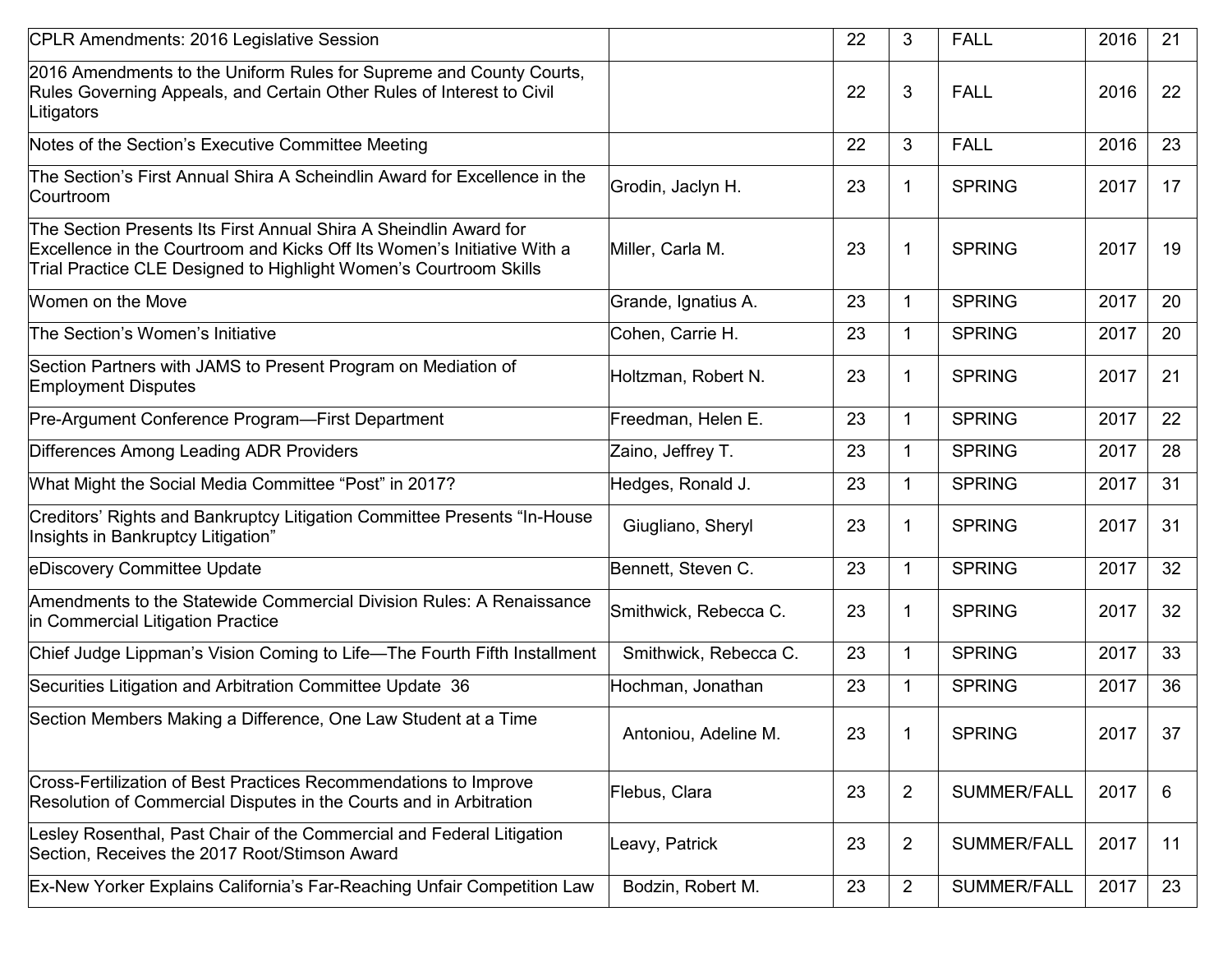| Interview: From Public Service to a Top Law Firm: How Kevin Smith<br>Became a Prominent Litigator for a Top Law Firm at the Heart of Manhattan                  | Alves-Barros, Andrews                    | 23 | 3              | <b>WINTER</b> | 2017 | 5              |
|-----------------------------------------------------------------------------------------------------------------------------------------------------------------|------------------------------------------|----|----------------|---------------|------|----------------|
| Safeguarding Against Cyber Attack                                                                                                                               | Moore, Jamilia                           | 23 | 3              | <b>WINTER</b> | 2017 | 8              |
| Legal Ethics in the Digital Age                                                                                                                                 | James, Maverick                          | 24 | $\mathbf 1$    | <b>SPRING</b> | 2018 | $\overline{7}$ |
| Interview: How the NYSBA ComFed Diversity Fellowship Provided Me With<br>New Perspectives: A Conversation With Geoffrey Williams                                | Benny, Catherine                         | 24 | 1              | <b>SPRING</b> | 2018 | 9              |
| Lesley Rosenthal, Past Chair of the Commercial and Federal Litigation<br>Section, Receives the 2017 Root/Stimson Award                                          | Leavy, Patrick                           | 24 | 1              | <b>SPRING</b> | 2018 | 13             |
| Judicial Tips to Simplify eDiscovery                                                                                                                            | Malouf, Scott L.                         | 24 | $\mathbf{1}$   | <b>SPRING</b> | 2018 | 21             |
| The Section Rides the Circuit                                                                                                                                   | Berman, Mark                             | 24 | $\overline{2}$ | <b>SUMMER</b> | 2018 | 5              |
| ComFed's Trial Practice Webinar Series: A Look Behind the Curtain                                                                                               | Catherine Benny                          | 24 | $\overline{2}$ | <b>SUMMER</b> | 2018 | 9              |
| Be Prepared to Upgrade to Commercial Division 20-at Least in<br><b>Westchester County</b>                                                                       | Donovan, Matthew D.                      | 24 | $\overline{2}$ | <b>SUMMER</b> | 2018 | 11             |
| Kings County's New Pre-Note of Issue Conference                                                                                                                 | McGuinness, Christie                     | 24 | $\overline{2}$ | <b>SUMMER</b> | 2018 | 12             |
| <b>Annual Meeting CLE</b>                                                                                                                                       | McGuinness, Christie                     | 25 | $\mathbf{1}$   | <b>SPRING</b> | 2019 | 5              |
| 2019 Shira A. Scheindlin Award                                                                                                                                  | Shishov, Natasha                         | 25 | $\mathbf 1$    | <b>SPRING</b> | 2019 | $\overline{7}$ |
| CLE: Resolving E-Discovery Disputes Efficiently in Arbitration and in Court                                                                                     | McGuinness, Christie                     | 25 | $\mathbf{1}$   | <b>SPRING</b> | 2019 | 8              |
| <b>Executive Committee Meetings</b>                                                                                                                             |                                          | 25 | $\mathbf 1$    | <b>SPRING</b> | 2019 | 9              |
| CPLR Amendments: 2019 Legislative Session                                                                                                                       |                                          | 25 | $\mathbf{1}$   | <b>SPRING</b> | 2019 | 15             |
| 2018-2019 Amendments to the Uniform Rules for Supreme and County<br>Courts, Rules Governing Appeals, and Certain Other Rules of Interest to<br>Civil Litigators |                                          | 25 | 1              | <b>SPRING</b> | 2019 | 15             |
| Proposed Rules of Interest to Civil Litigators                                                                                                                  |                                          | 25 | $\mathbf 1$    | <b>SPRING</b> | 2019 | 17             |
| Message from the President: Diversifying the Legal Profession                                                                                                   | Greenberg, Hank                          | 25 | $\overline{2}$ | <b>FALL</b>   | 2019 | ર              |
| Message from the Chair: Our ComFed DNA                                                                                                                          | Kretzing, Laurel                         | 25 | $\overline{2}$ | <b>FALL</b>   | 2019 | $\overline{4}$ |
| Notes from the Spring Meeting                                                                                                                                   | Shishov, Natasha and<br>Grande, Ignatius | 25 | $\overline{2}$ | <b>FALL</b>   | 2019 | 6              |
| Smooth Moves 2019: Career Strategies for Attorneys of Color                                                                                                     | Creedon, Colby                           | 25 | $\overline{2}$ | <b>FALL</b>   | 2019 | 9              |